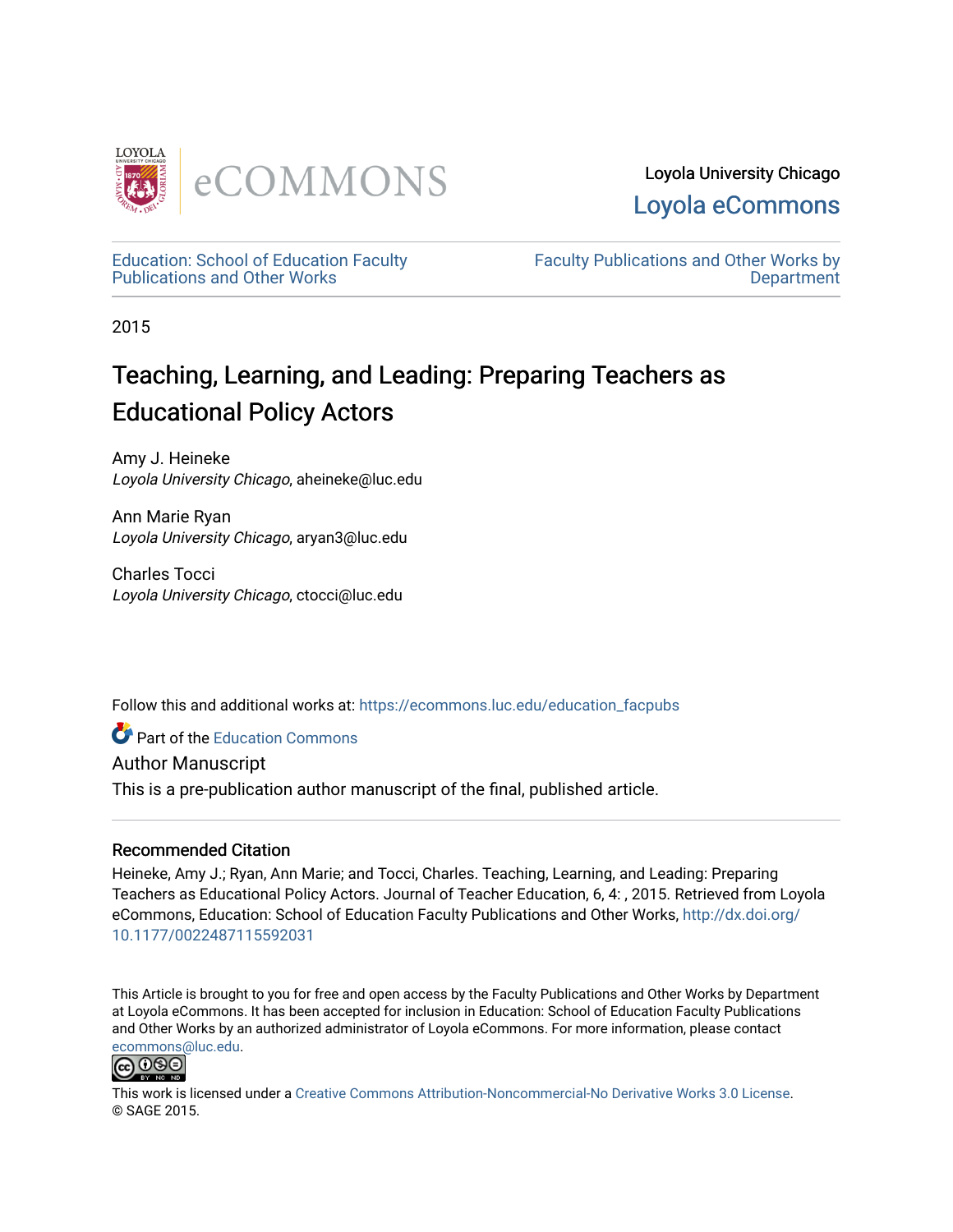Teaching, Learning, and Leading: Preparing Teachers as Educational Policy Actors

Authors' Notes: The authors would like to thank the Chicago Community Trust for their generosity in supporting the design and initial implementation of our field-based teacher preparation program, as well as Peggy Mueller, Elisabeth Johnson, and other esteemed colleagues who supported and reviewed the ongoing drafts of this publication. Correspondence regarding this manuscript should be sent to the first author at [aheineke@luc.edu.](mailto:aheineke@luc.edu)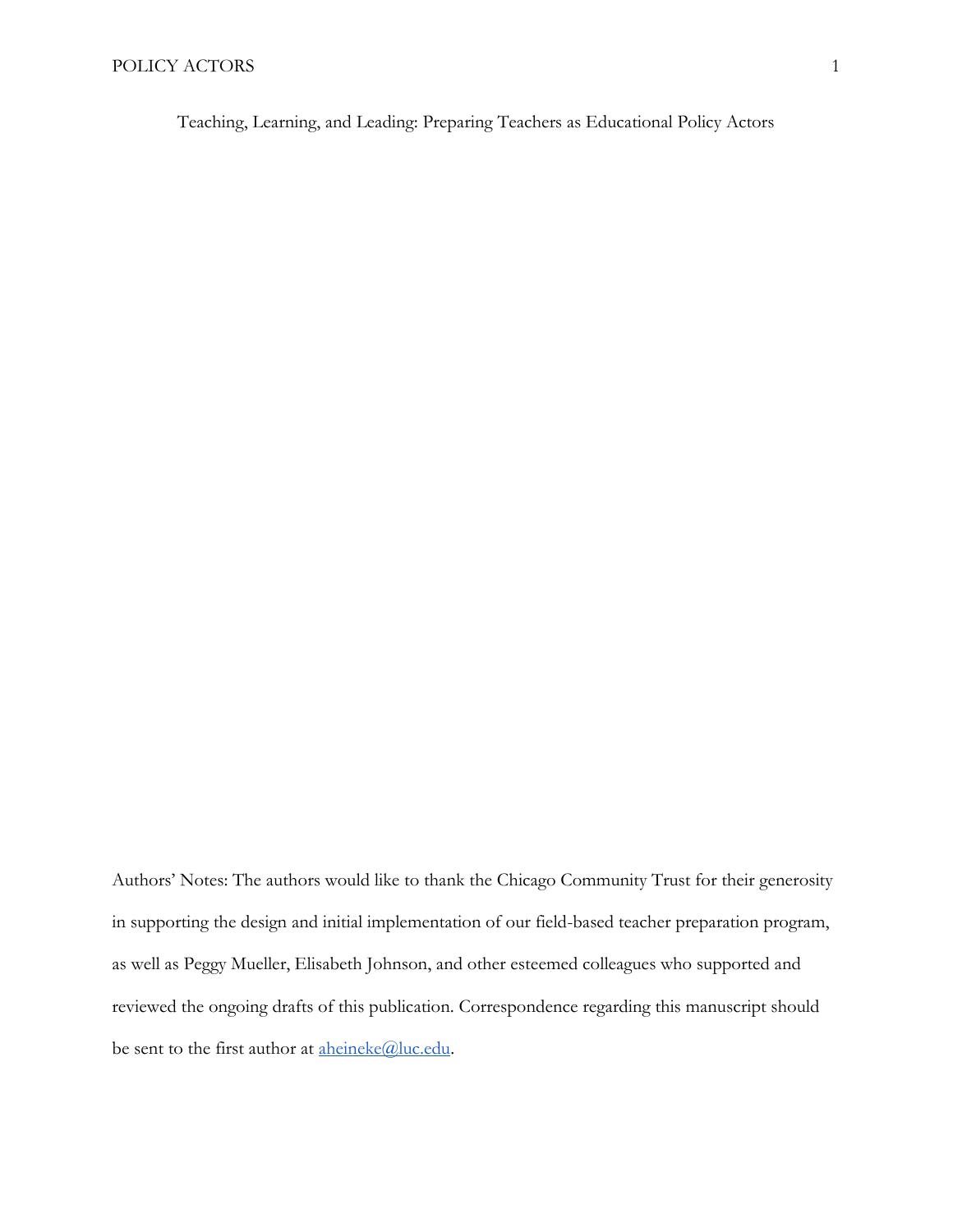#### Abstract

Within the current federal, state, and local contexts of educational reform, teachers must be recognized as central actors in policy work, but rarely do we explicitly consider preparing teachers to become policy actors. Understanding these implications for teacher education, we investigate teacher candidates' learning of the complexity and dynamism of educational policy through a field-based teacher preparation program. Situated across four unique school contexts in the diverse neighborhoods of Chicago, Illinois, we qualitatively study the cases of eight teacher candidates as they explore policy in practice. We found that candidates developed enduring understandings about policy as complex, situated, and multilayered, as well as the central role of the teacher. This learning was mediated by multiple facets of the field-based module, including readings, panels, and observations. Implications center on the use of field-based teacher education to support policyrelated learning and development.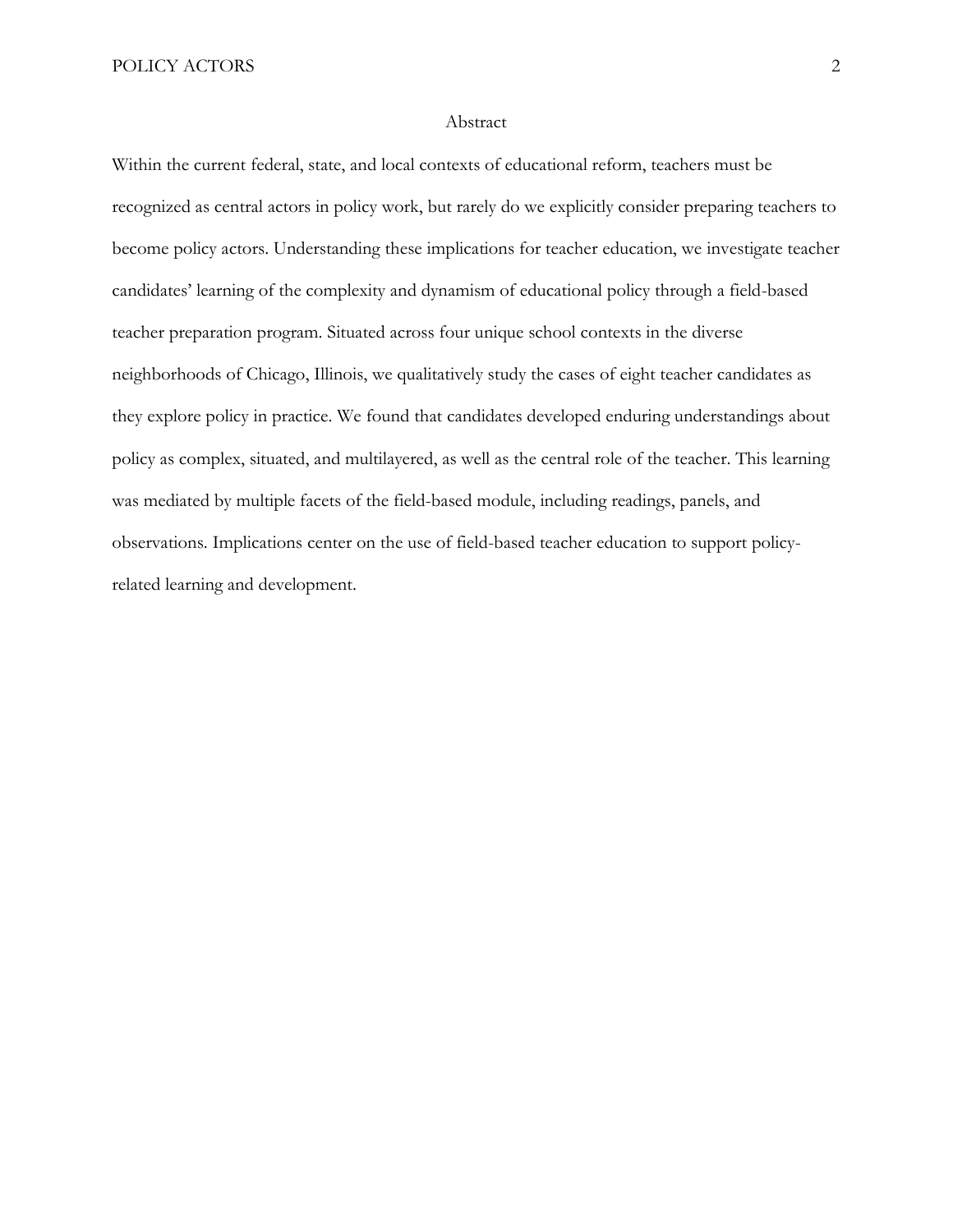Teaching, Learning, and Leading: Preparing Teachers as Educational Policy Actors

The early  $21<sup>st</sup>$  century educational policy landscape is fraught with debates causing divides within pre-Kindergarten-through-grade-12 (PK-12) and teacher education (Darling-Hammond, 2006; Labaree, 2010). From No Child Left Behind (NCLB) in 2001 to Race to the Top in 2009, federal policies have taken center stage in top-down efforts to reform American education (Duncan, 2011). Similar to the national level, stakeholders within states, districts, and schools have enacted policies in attempt to "fix" United States (U.S.) classrooms, typically situating the classroom teacher as the problem needing repair (Cuban, 2013; Datnow, Hubbard, & Mehan, 2002; Honig, 2006). State and local stakeholders have adopted teacher evaluation systems, which use observation data from instruments such as the Danielson Framework and student test scores to make high-stakes judgments related to teachers (Darling-Hammond, Amrein-Beardsley, Haertel, & Rothstein, 2012). Additionally, many states have adopted the Common Core Standards (CCS) and standardized tests, like those developed by Partnership for Assessment of Readiness for College and Careers (PARCC), to measure, evaluate, and compare school, teacher, and student performance (Briggs, 2011).

These macro-level policy shifts in PK-12 education, and the corresponding demands for teachers who can deliver quantifiable results, have given way to criticisms of teacher education. In response, some teacher education programs have pushed back against critiques (Ball, Maguire, Braun, & Hiskins, 2011; Ryan et al., 2014), while national organizations, such as the Council for the Accreditation of Educator Preparation (CAEP) and the American Association of Colleges of Teacher Education (AACTE), have encouraged particular reforms that prepare teachers for the complex demands of 21<sup>st</sup> century teaching (AACTE, 2010; NCATE, 2010). Both CAEP and AACTE have promoted field-based approaches to teacher education and the use of performancebased assessments, like the Education Teacher Performance Assessment (edTPA) to assess candidates (AACTE, 2010; NCATE, 2010). These organizations, in part, have pressed for these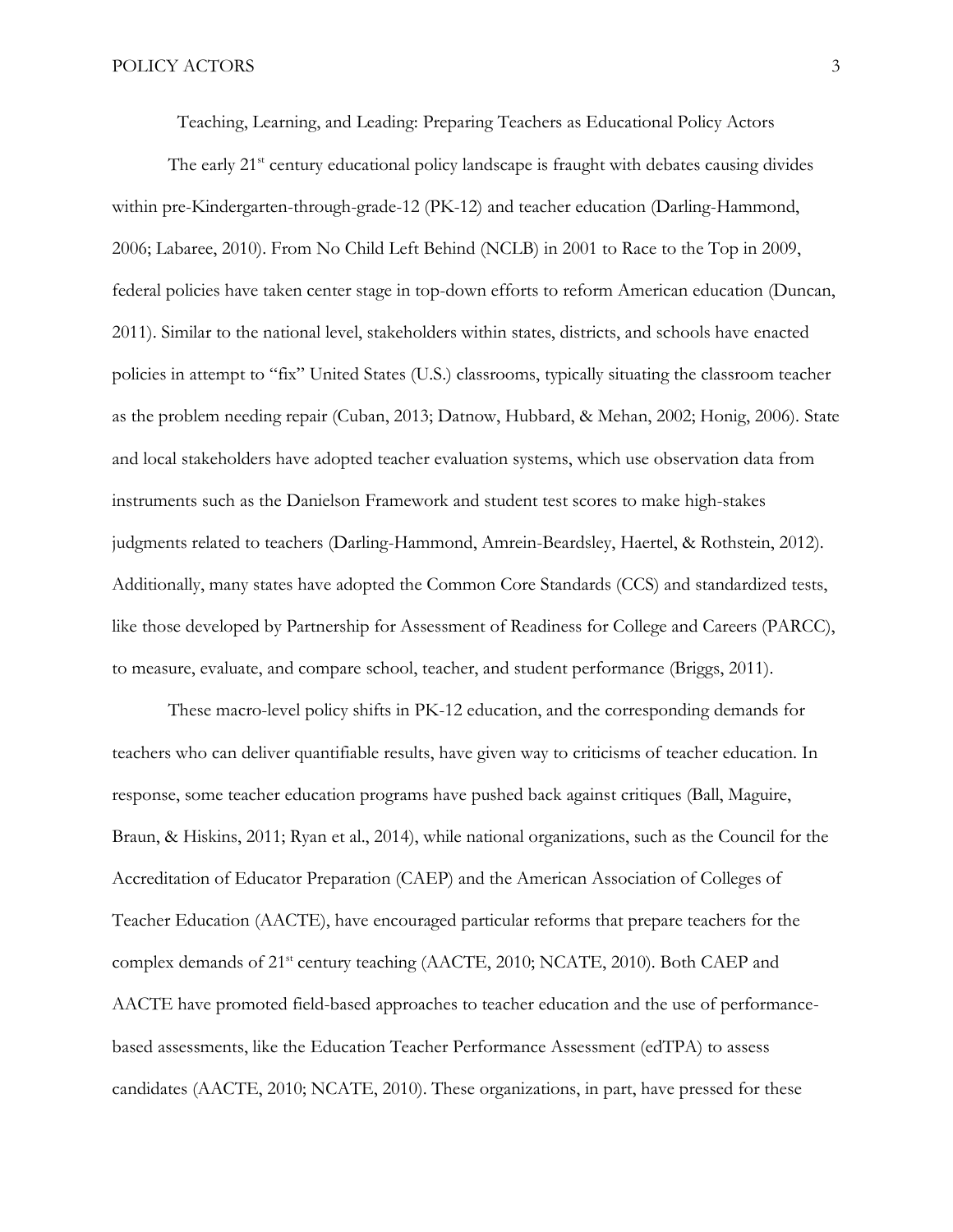measures due to critiques over the quality of teacher preparation programs from Secretary of Education Arne Duncan and the National Council for Teacher Quality (NCTQ), a high profile and self-proclaimed watchdog of traditional teacher education (Duncan, 2011; NCTQ, 2013).

Following the historical trend in the U.S. of situating the teacher as the passive target in educational reform efforts (Mehta, 2013), few of these policy discussions recognize the central and active role of the classroom teacher in implementing policy in practice (Hornberger & Johnson, 2007; Menken & Garcia, 2010; Ricento & Hornberger, 1996). Instead, in the spirit of reforming American education, particularly in urban settings with high numbers of students from marginalized backgrounds, these top-down policies frame teachers as problem in need of fixing (Datnow et al., 2002; Honig, 2006). Nevertheless, as sociocultural theorists and researchers of educational policy have been asserting for two decades, teachers are not passive policy targets, but active policy agents who make daily decisions when implementing policy in practice in attempt to meet the needs of diverse students (Heineke & Cameron, 2011, 2013; Ricento & Hornberger, 1996; Varghese, 2008).

Despite growing attention in some academic circles about the central role of teachers in educational policy, few have made the connection between the PK-12 teacher as policy actor and teacher preparation (Heineke & Cameron, 2013; Labaree, 2010). In this way, key actors notably absent from these debates on educational reform are teacher candidates. More aptly stated, they are there, but merely talked about, rather than engaged in the debate. Recognizing the importance of teacher education in preparing effective teachers for the realities of contemporary classrooms, teacher education programs should mediate learning and development around teachers' active roles in policy while engaging candidates in the policy dialog (Darling-Hammond, 2006; Grossman et al., 2009; Zeichner, 2006, 2010). We utilize the term *policy actor preparation* to denote intentional, explicit instruction and supported field experiences to prepare candidates as effective, principled policy implementers, interpreters, and negotiators as part of their professional capacity. While teacher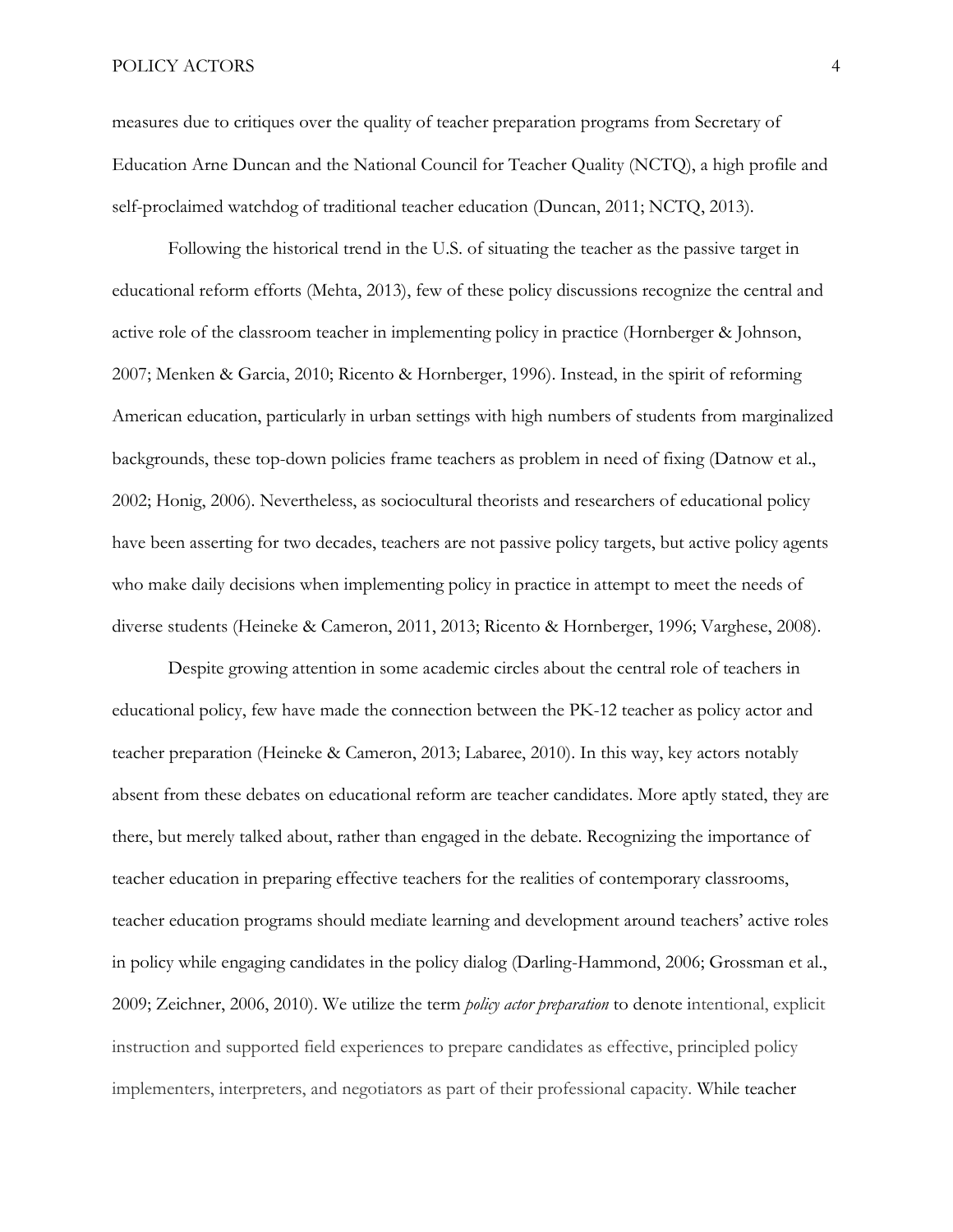educators mediate this important facet of contemporary teacher learning, we must examine how candidates understand and engage with policy as they do the important work of becoming teachers (Ball, 2012). This is especially the case given that they will now enter a profession being fundamentally reshaped by policy initiatives, such as teacher evaluations tied to student achievement (Darling-Hammond et. al., 2012).

Extant literature probes policy for teacher preparation, but not preparation for teachers as policy actors (e.g., Darling-Hammond & Baratz-Snowden, 2005; Wideen & Grimmett, 2013). Indeed, teacher education faculty acknowledge the need for candidates to know the history and sociology of education; typically disconnected from teacher education programs in a foundations course, policy-related learning remains university-based with little reference to experiences in schools (Floden & Meniketti, 2005; Ryan, 2006). In times of high-stakes accountability at national, state, and local levels, we argue the need to research programs that integrate the central role of the teacher in educational policy (Darling-Hammond et. al., 2012). This study addresses the dearth of research by examining the integration of policy in a field-based teacher education program. We begin with an overview of our program, followed by our framework for studying field-based teacher preparation.

# **Background: Teaching, Learning, and Leading with Schools and Communities**

Teacher education faculty of Loyola University Chicago's School of Education designed the *Teaching, Leading, and Learning with Schools and Communities (TLLSC)* program to respond to the needs of schools and communities with the goal to prepare all teachers for all students (Ryan et al., 2014). The product of three years of purposeful backward design (Wiggins & McTighe, 2005) including faculty spanning bilingual, early childhood, elementary, secondary, and special education, TLLSC was implemented in partnership with school and community leaders in 2013. Through a *field-based apprenticeship model* (Rogoff, 1995) across four years of undergraduate studies, candidates progress through three developmental phases with scaffolded experiences teaching and learning with diverse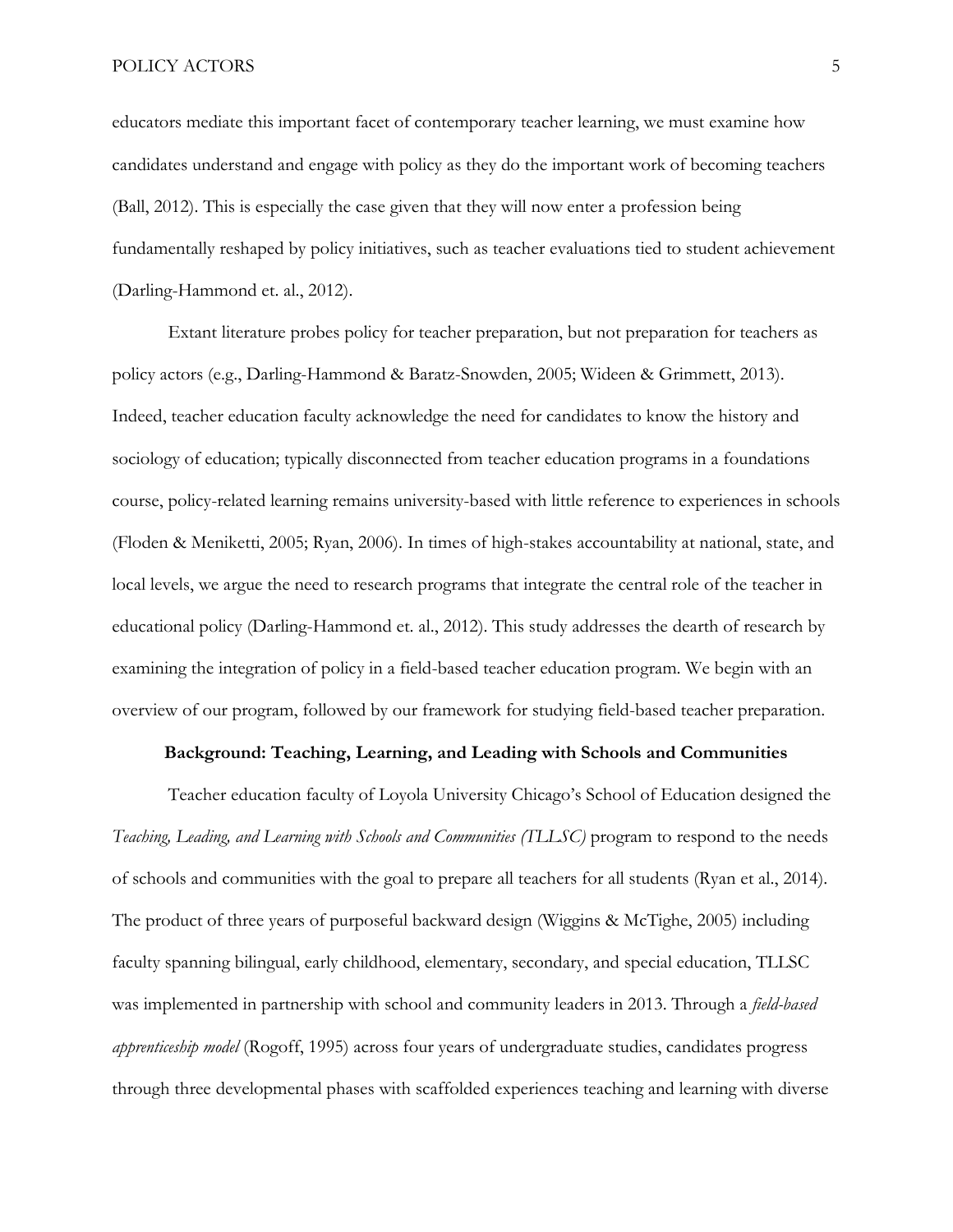students in urban schools. In this model, candidates do not engage in university-based coursework, followed by separate and distinct field experiences. Instead, the field-based teacher education model engages teacher educators, teachers, and candidates in integrated professional learning as embedded in classrooms, schools, and communities. In this way, the co-teacher-educators (e.g., university faculty and classroom teachers) collaborate to apprentice candidates in field-based modules using interconnected course-based discussion and field-based experiences in urban schools.

 Serving as the culminating experience of the beginning phase of teacher development, Sequence 3 engages first-semester sophomores in field-based learning in elementary and high schools in diverse communities in Chicago. Sequence 3 is a semester-long experience entitled *Policy and Practice in Urban Schools*. It brings together two clinically-embedded modules (courses) and a summative assessment where candidates explore how macro-level policies manifest in practice in urban classrooms. The sequence begins with the macro-lens of educational policy (e.g., language policy historically at federal-, state-, and district-levels) and ends with the micro-lens of current students in classrooms (e.g., English learners or ELs). As the modules shift in focus from broader policy to classroom practice with diverse students, the experiences emphasize the connection between all layers, processes, and actors in the educational system – specifically highlighting the central role of the teacher in decision making and advocating on behalf of diverse children (Ricento & Hornberger, 1996).

#### [Insert Table 1 here.]

To begin Sequence 3, candidates engage in the four-week module entitled *Educational Policy for Diverse Students*. This module focuses on the policy and practice in urban classrooms by addressing multiple perspectives on diversity, including students' backgrounds (i.e., culture, language, ability) and classroom and school contexts (e.g., bilingual education, special education). With all experiences taking place in urban school settings, the module first engages candidates in looking at the range of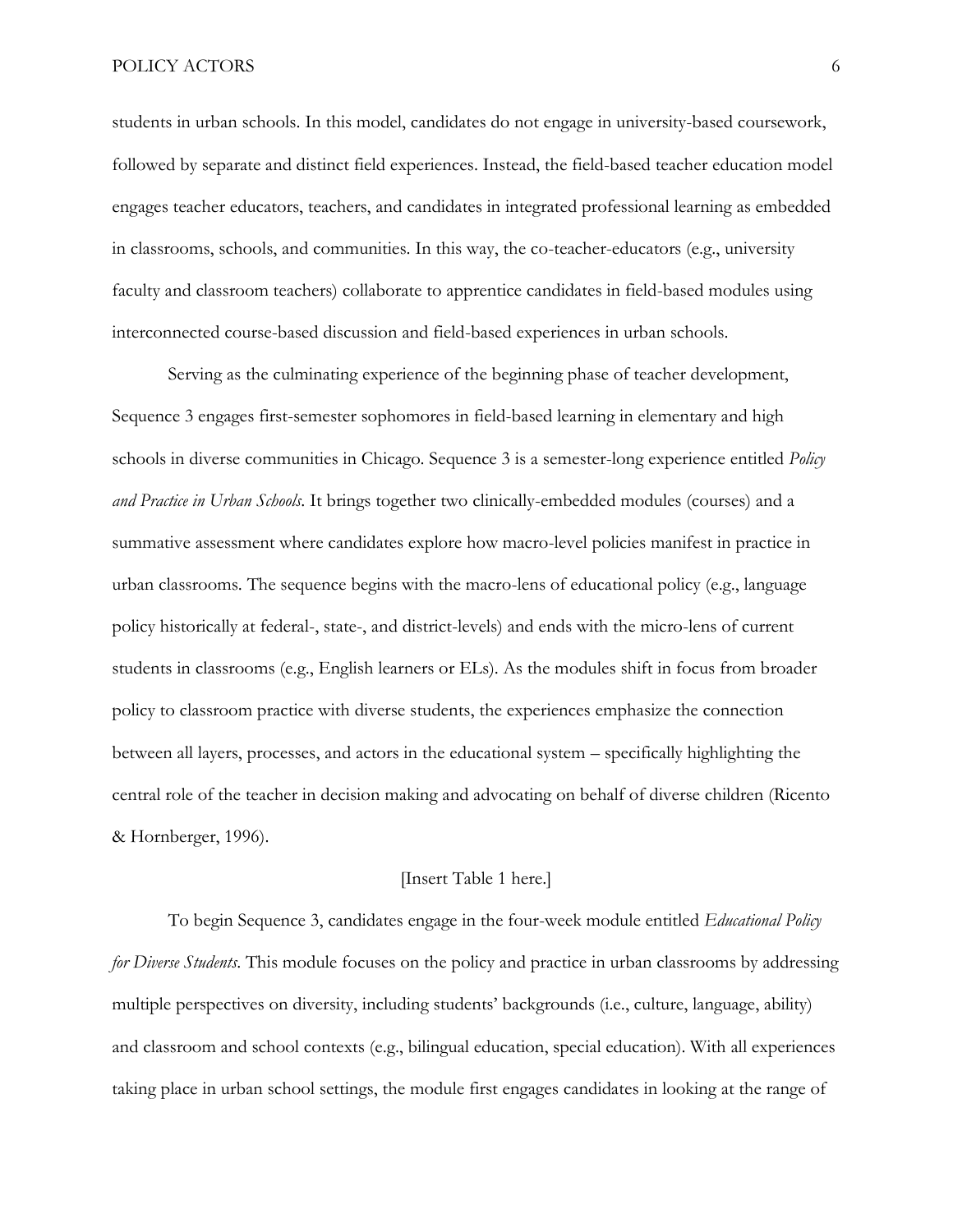policies teachers engage on a daily basis and then directs candidates to examine how specific policies manifest within the local context. The specific policy sets include special education, bilingual and EL, and curriculum standards such as CCS and International Baccalaureate (IB; Ryan, Heineke, & Steindam, 2014). In this way, co-teacher-educators partner to support candidates in (a) defining policies, laws, and court cases pertinent to urban education, (b) recognizing how policies are enacted into practice to support students, and (c) making suggestions on ways to improve achievement of diverse students.

 Following the first module is an eight-week module entitled *Individualized Instruction for Diverse Students*, which centers on student case studies utilizing authentic assessments. In the final weeks of the semester, candidates participate in professional learning communities and complete a summative assessment to bring together, reflect upon, and apply learning. Through completion of the *Teacher Study*, the summative assessment for Sequence 3, candidates synthesize and apply learning from the two case studies done in the modules in the sequence (i.e., policy, students) to demonstrate connections between macro- and micro-layers of education. Candidates bring together broad findings from each study to explore the central role of the teacher in educational decision-making (Ricento & Hornberger, 1996). Through these strategically designed experiences for first-semester sophomores, the field-based modules and summative assessment provide candidates early exposure to urban schools, diverse students, and the role of the teacher as advocate.

#### **Framework for Studying Field-based Teacher Preparation**

Sociocultural theory recognizes the co-construction of knowledge through participation in social and cultural activity (Rogoff, 2003; Vygostky, 1978). First, this paradigm recognizes the biological and social nature of learning where an individual's development is facilitated by interaction and higher-level thinking with more-advanced peers (Vygotsky, 1978). Second, as cultural processes both define and are defined by individuals, an individual's development and learning "must be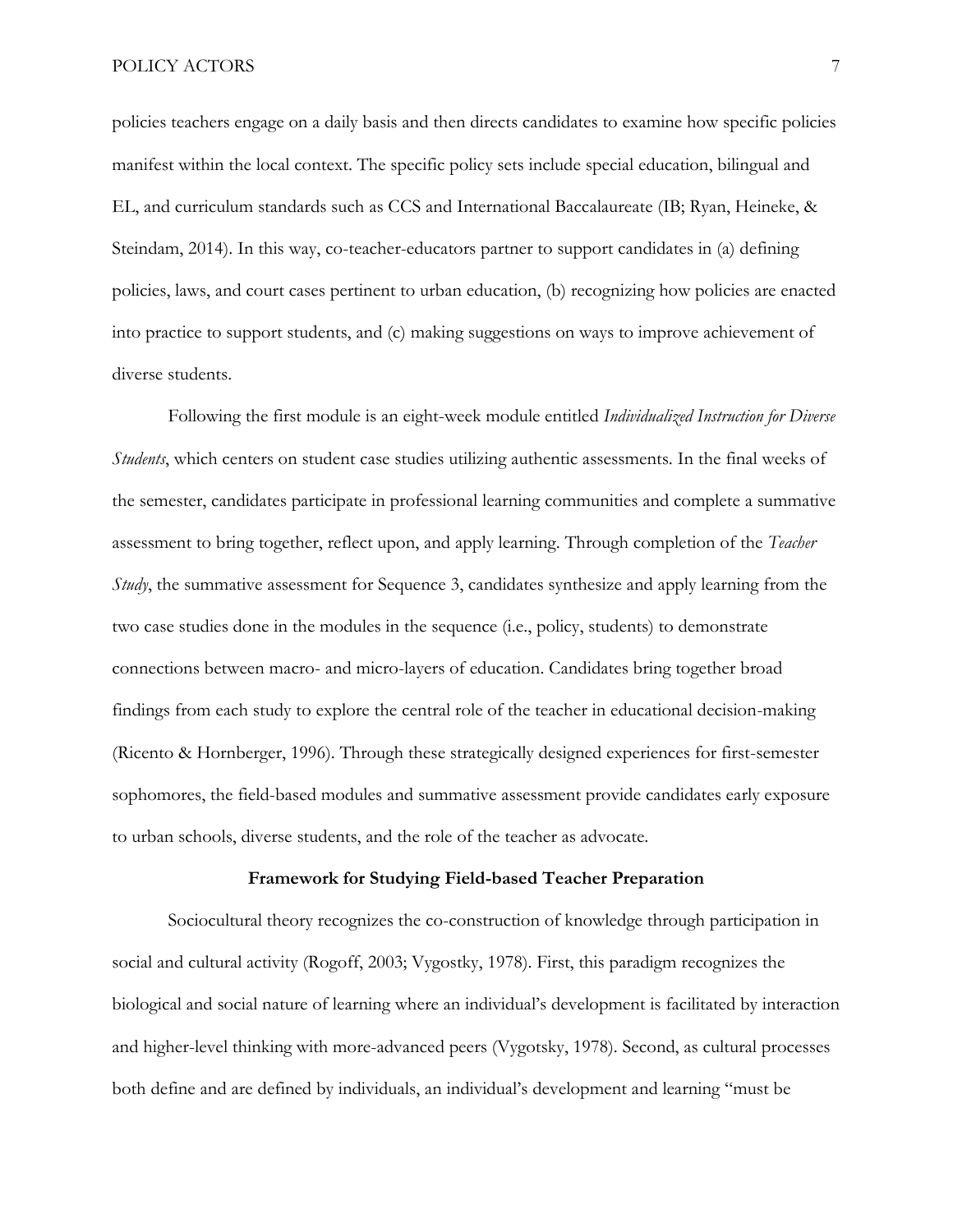understood in, and cannot be separated from, its social and cultural-historical context" (Rogoff, 2003, p. 50). Applied to the study of field-based teacher preparation, we perceive candidates as actively involved in their own learning, simultaneously impacting and impacted by social interaction with others and the specific settings where learning occurs (Grossman et al., 2009). Candidates, like classroom teachers, school leaders, and other educational actors, actively change their involvement, including their understanding of and responsibility for various school-based activities and practices. Through this process of *appropriation* (Levinson & Sutton, 2001; Rogoff, 1995), candidates interpret and make meaning of educational policies and practices based on their local contexts and using personal histories, experiences, and backgrounds (Datnow et al., 2002).

Grounded in sociocultural theory, we utilize the conceptual framework for teaching practice (Grossman et al., 2009) to support our investigation into field-based teacher learning. Focused on educational policy in practice, a three-facet conceptual scheme provides specific ways to approach professional learning: (a) representations of practice, (b) decompositions of practice, and (c) approximations of practice (Grossman et al., 2009). *Representations of practice* ask candidates to passively probe and understand professional practice, such as reading about a school reform effort. *Decompositions of practice* allow candidates to consider the smaller elements that encompass the complexity of authentic teaching and learning, such as observing and discussing modifications for ELs. *Approximations of practice* engage candidates in actual practice with a particular aspect of teaching (Grossman et al., 2009). Recognizing all three as pertinent to preparing teachers, we use this conceptual scheme to make meaning of teacher learning in the school-based setting, specifically how candidates represent, decompose, and approximate learning around educational policy in practice.

In this study, we utilize sociocultural theory (Rogoff, 2003; Vygotsky, 1978) and the conceptual framework for teaching practice (Grossman et al., 2009) to investigate how field-based teacher preparation supports candidates' evolving understanding and learning about the complex,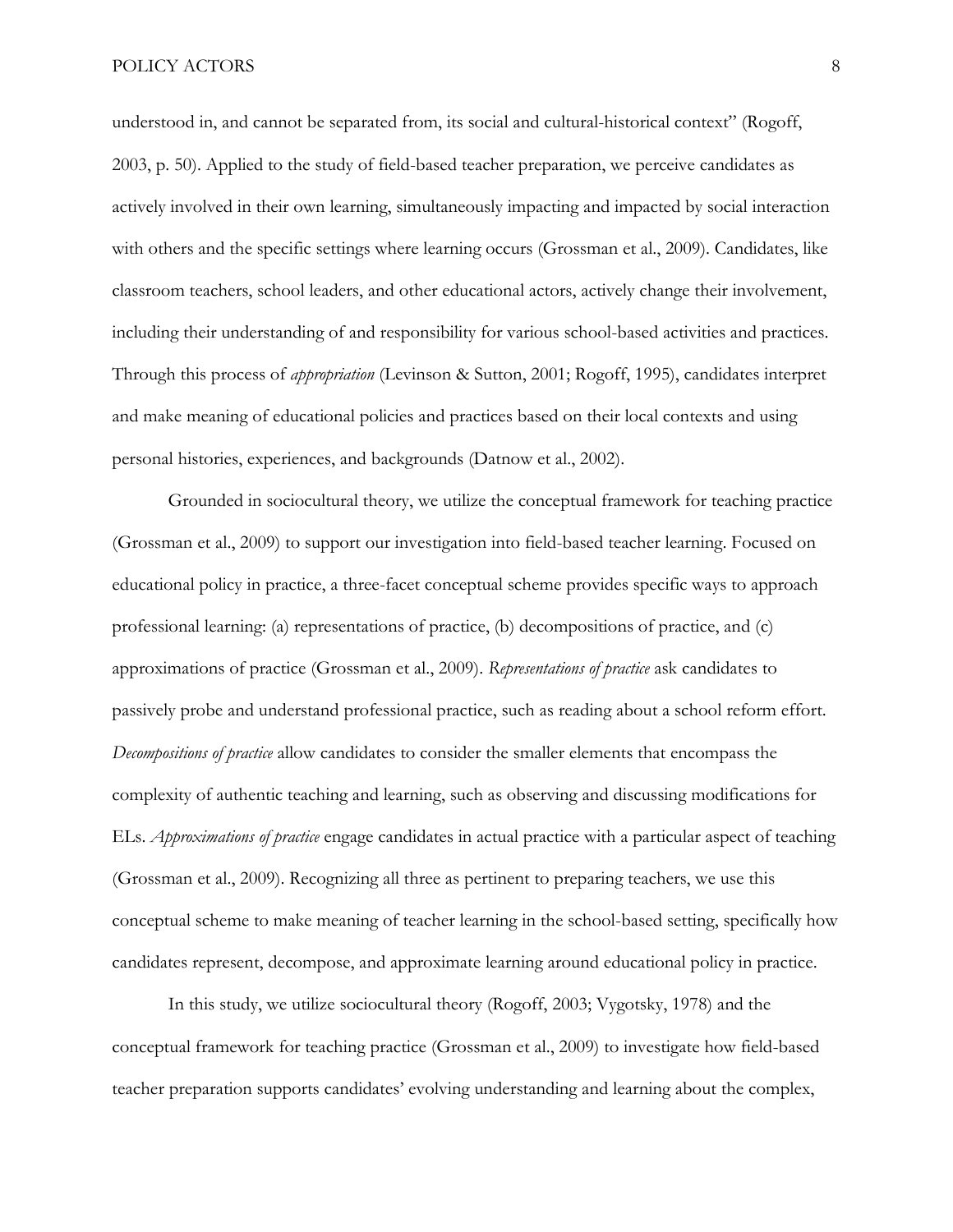situated, and dynamic nature of educational policy in practice. We utilize two research questions to guide our study: (a) How do candidates understand the relationship between educational policy and classroom practice in a field-based teacher education program? (b) What program structures and supports facilitate candidates' learning about educational policy in practice? In the next section, we share the qualitative methods of data collection and analysis to support the holistic multiple case study (Yin, 2009) to make meaning of field-based teacher learning around educational policy.

#### **Methods**

We conducted this study in fall 2013, the first semester of the TLLSC program. Sequence 3, the first semester of the sophomore year of the four-year program, was housed in urban schools on the north side of Chicago. In this way, we situated teacher learning in four unique school-based contexts, including one Catholic school and three public schools, ranging from PK-12.

## [Insert Table 2 here.]

 While situated in the same geographic region, schools differed in key ways. Fenton Elementary, located in a Latino enclave, housed predominantly Spanish-speaking students with 65% of students labeled as ELs. Price International and Nagle High Schools served the same neighborhood and therefore had similar student demographics, a culturally diverse community with over 40 languages represented. With middle school students from Price feeding into high school at Nagle, paired with both schools offering IB for all students, PK-12 school actors collaborated frequently. St. Bruno's School provided the unique context of a Catholic school that housed elementary, middle, and high school students from diverse backgrounds.

Between eight and ten candidates enrolled in each field-based module, facilitated by instructors with expertise in educational policy and classroom practice. All university sophomores, the sample of study participants provided an array of cultural and linguistic backgrounds (e.g., White, Latino, Asian) and programs of study (e.g., Early Childhood, Elementary, Secondary, Special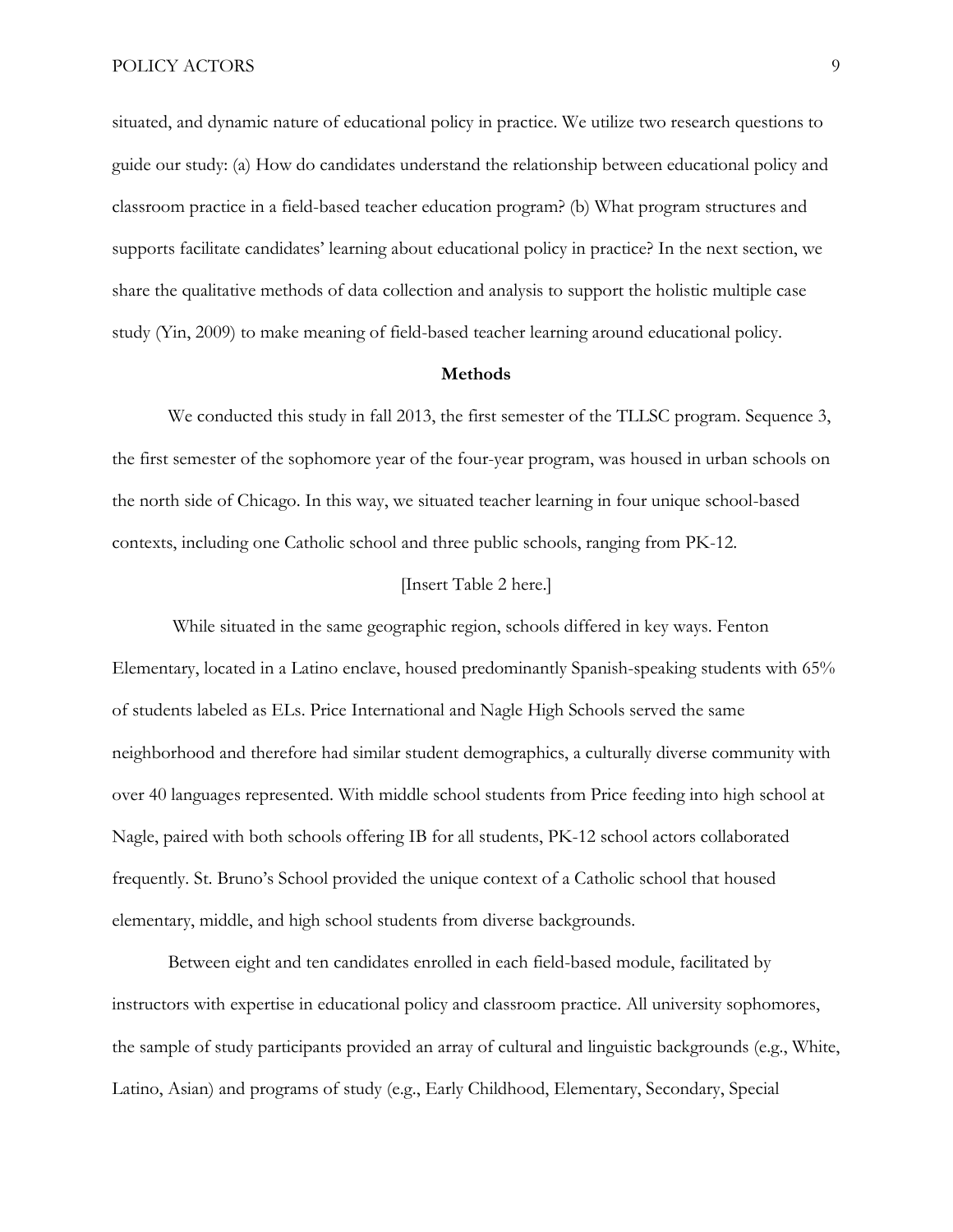Education) representative across the student population in the School of Education.

## [Insert Table 3 here]

 To amass a rich qualitative data corpus (Erickson, 1986), we collected candidate-produced assignments and assessments throughout the sequence of learning. We chose to use candidates' work in field-based modules as the core of our data corpus to capture the evolving understandings of policy and practice across the semester. Data sources included: (a) reflections on policy in practice throughout the first module, (b) policy study to close the first module, and (c) teacher study to close the sequence. In *reflections*, candidates reflected upon learning and experiences at school sites, specifically considering policy in practice and the role of teachers and other policy actors. In *policy studies*, candidates selected a policy to research its historical and contemporary impact on education, analyze the layers of policy in practice, and examine impact on and of school and community actors. At the close of the semester, candidates completed *teacher studies*, in which they explored the role of the teacher in decision-making, reflecting upon how policies manifested in teachers' and students' practice. Candidates uploaded work to the university's electronic platform, and we accessed data from those who gave consent to participate in the research.

 We engaged in iterative thematic analysis (Erickson, 1986) to code the narrative data, write assertions from emergent coding, test assertions in iterative readings, and make meaning of resulting themes in response to research questions. We first completed holistic analysis of data from all candidates across the four sites; each researcher individually read and coded for emergent themes. We then met to (a) triangulate emergent codes to develop a shared coding scheme with which to approach our second iteration of analysis and (b) determine cases to study in depth to comprise a holistic multiple case study (Yin, 2009). Using the criteria of having all data points uploaded to the electronic platform, we strategically selected eight cases to have a representative sample of school site, gender, cultural and linguistic background, program of study, and policy study focus.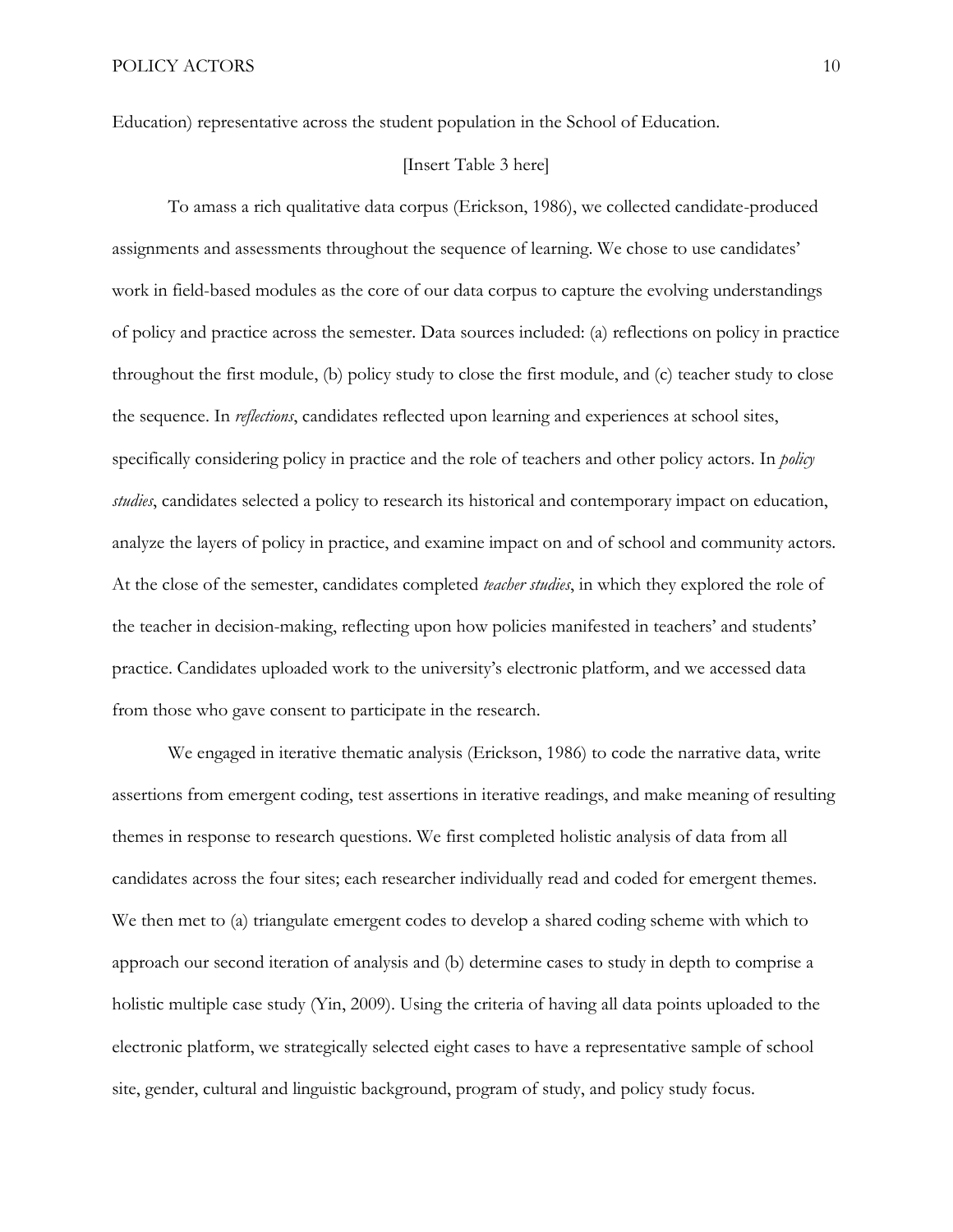#### [Insert Table 4 here.]

After selecting candidates, we chose one case for all researchers to code. Using the coding scheme, we individually coded all data points using Nudist Vivo 10. We merged individual projects to test for inter-rater reliability and came together to qualitatively share experiences with coding. We utilized the inter-rater reliability tests and reflective memos from the second iteration of data analysis to fine tune codes to ensure clarity and accuracy. We then returned to the data for additional iterations using the final coding scheme, merging all analyses on Nudist Vivo 10 to finalize codes, assertions, and results. Multiple iterations of analyses and corresponding points of triangulation across researchers and data points contributed to the overall validity and trustworthiness of our results, which are presented in the next section.

#### **Findings**

In this section, we share findings from our study on policy actor preparation for teachers. In the first sub-section, we respond to the first research question (i.e., *How do candidates understand the relationship between educational policy and classroom practice in a field-based teacher education program?*) by exploring candidates' understandings of policy and practice. In the second sub-section, we respond to the second research question (i.e., *What program structures and supports facilitate candidates' learning about educational policy in practice?*) to consider the specific experiences that supported the development of these enduring understandings of policy and practice.

#### **Enduring Understandings of Educational Policy and Classroom Practice**

We first examine our findings on candidates' understandings of the relationship between educational policy and classroom practice. We discovered that candidates developed conceptual understandings of policy as a broad construct, as well as practical understandings of specific policies impacting daily classroom practice. Drawing from both conceptual and practical understandings, we organize findings by four emergent themes and aligned with extant literature: (a) various actors have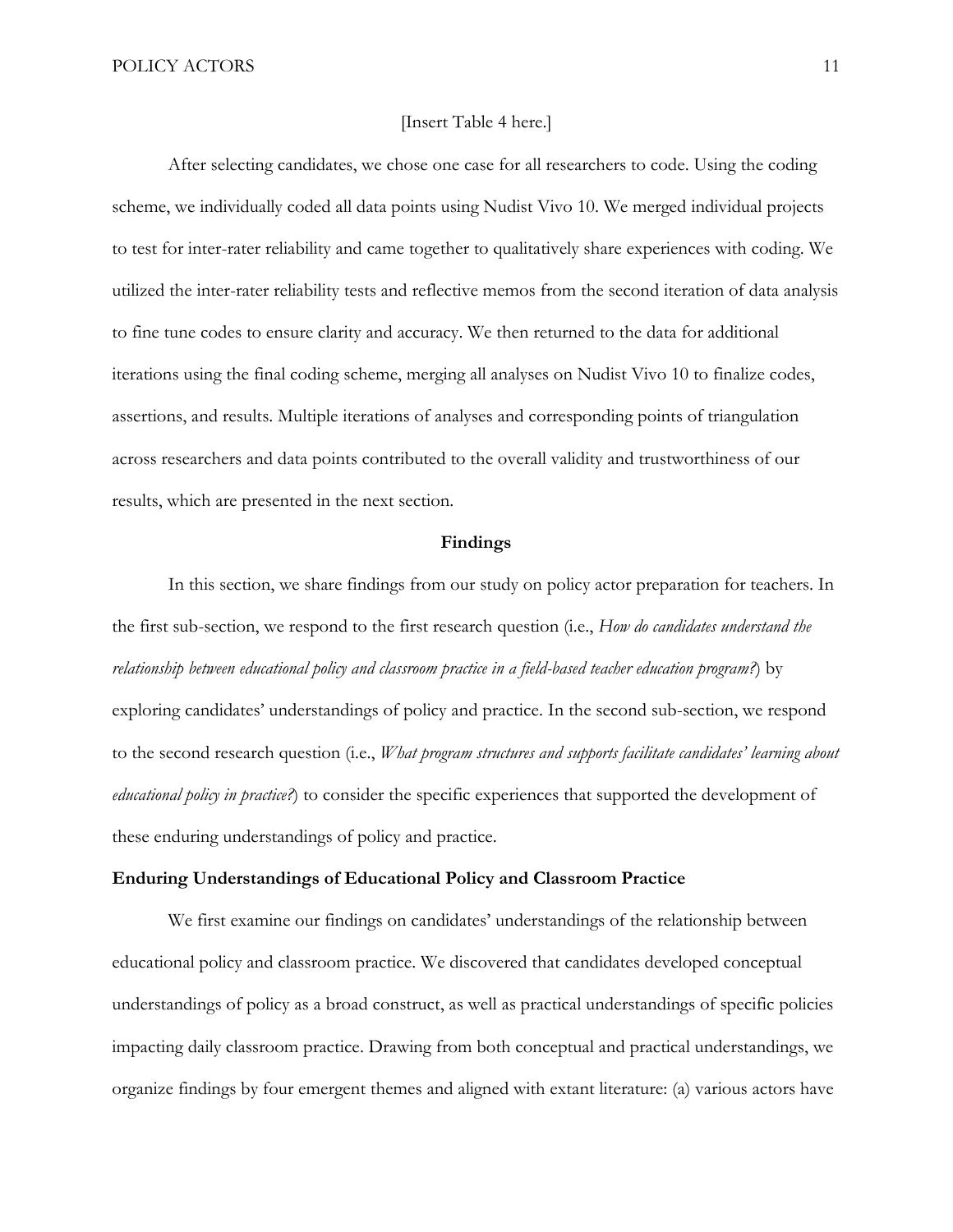#### POLICY ACTORS 22

an impact on education policies (Johnson & Freeman, 2010); (b) policies look different across educational contexts (Cuban 2013; Varghese & Stritikus 2005; Darling-Hammond, 1990); (c) multiple policies impact daily classroom practice (Cuban 2013; Varghese & Stritikus 2005); and (d) teachers appropriate policies to support student learning (Ball, 2012; Varghese, 2008).

**Various actors shape educational policies**. Through our field-based curriculum, candidates developed understandings related to the complexity of educational policy, including the many actors involved in policy design, interpretation, and implementation. Candidates recognized the diverse individuals and groups involved in policy at local, state, and federal levels. Leigh noted this in reference to the broad concept of policy implementation in her teacher study:

Findings suggest that legislators, policy makers, teachers' union[s], principals' associations, and parents influence policy implementation at the macro-level and also affect the perceptions and decision making undertaken by teachers, parents, and principals at the micro-level. Policy implementation is viewed as a process involving dynamic relationship[s] in which changes occur simultaneously in both the macro- and the micro-level.

In terms of the impact of policy on practice, Mark argued the connection between one specific federal policy and school curriculum in one reflection.

NCLB has had enormous implications for the current state of education today… Standardized testing has made the focus of education narrower, as schools need to focus more on math, science, and reading. This has led to significant cuts to programs in arts, social sciences, and other areas of study. Even more, the math, science, and reading students are taught is typically not applicable, useful content, but oftentimes content that will only be useful on a test. This narrows the purpose of education and does not account for different types of intelligence.

Other candidates echoed Mark's sentiments about the ongoing impact of NCLB, including CCS and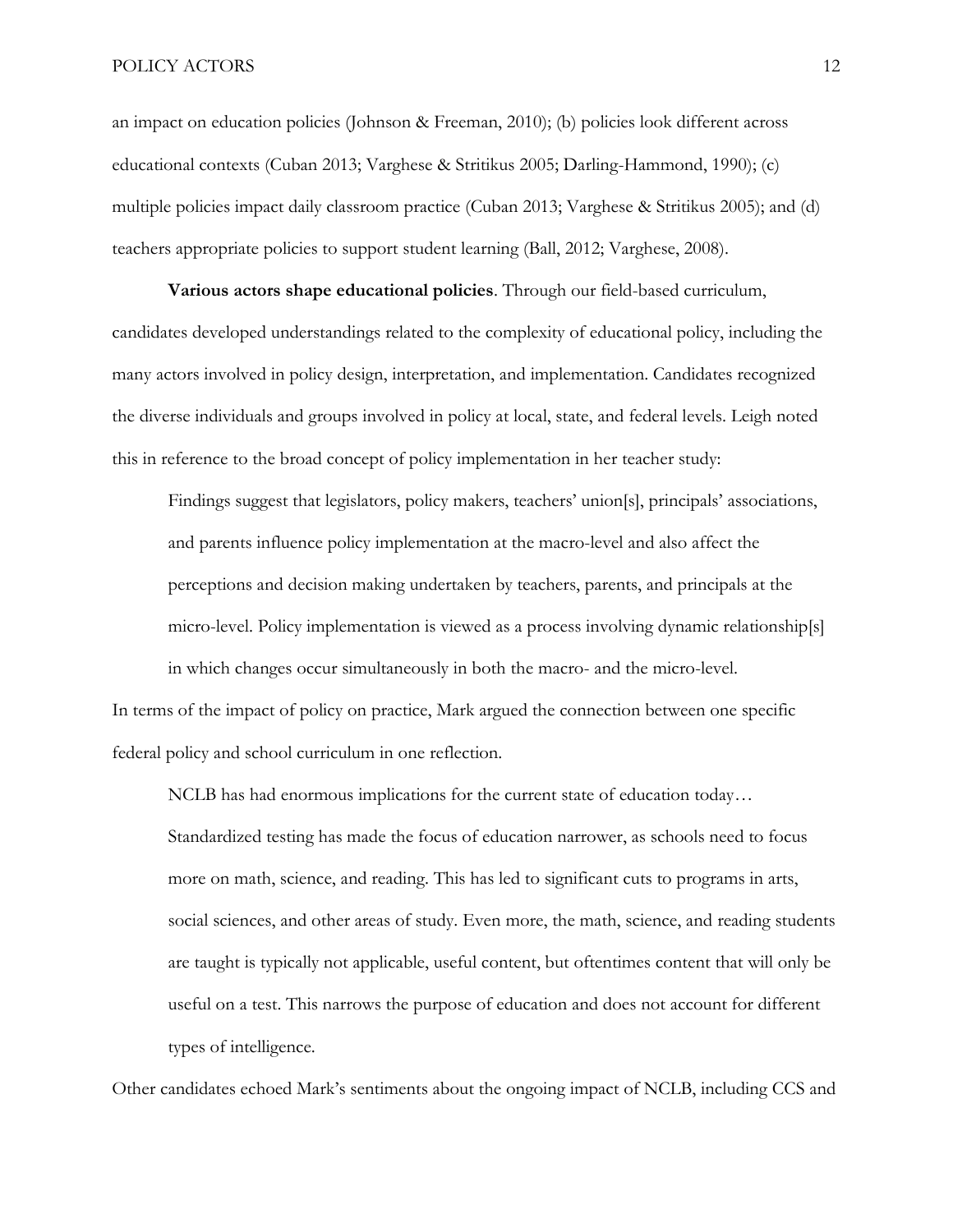its impact on PK-12 curriculum. Mark expressed, "With CCS it is not policymakers with little experience in the classroom arbitrarily deciding what is best for students, but teachers who are in classrooms every day deciding (Michigan Coalition, 2013)". Candidates, like Mark in this instance, supported arguments with course readings and classroom experiences.

These first several examples of candidates working to understand policy would likely be found in most teacher education programs; however, Michael provided an example of how fieldbased teacher preparation supported distinctive ways for candidates to make meaning of specific policies guiding practice with students labeled as having special needs and ELs. In his teacher study, Michael asserted:

By first observing for evidence of policy implementation in [St. Bruno's] classrooms, and then taking part in the implementation of ELL and SPED policy ourselves, we became aware of the complicated [policy] layers that a teacher must work with in order to create a classroom of equality and growth for all students.

Beyond extant court cases and specific laws requiring teachers to meet the needs of all learners, Michael considered the broader conceptual implications of teachers' roles in policy in practice to meet students' needs. After reflecting on his charge to be more aware of multiple policies, he stated, "Policy cannot be properly written, distributed, and implemented without educated and informed teachers. The job of keeping educated and informed falls upon the teacher just as much as it falls upon the policy makers." In this early stage, he recognized the importance of teachers' voices and the value of educational experience to policy making.

Similarly, in her final reflection of the policy module, Sandra used her experiences of interviewing a range of Nagle school and community members to determine "that a community can be the driving force behind creating a 'good' school." Having access to community members in this diverse urban context, as well as teachers and administrators who worked together to impact change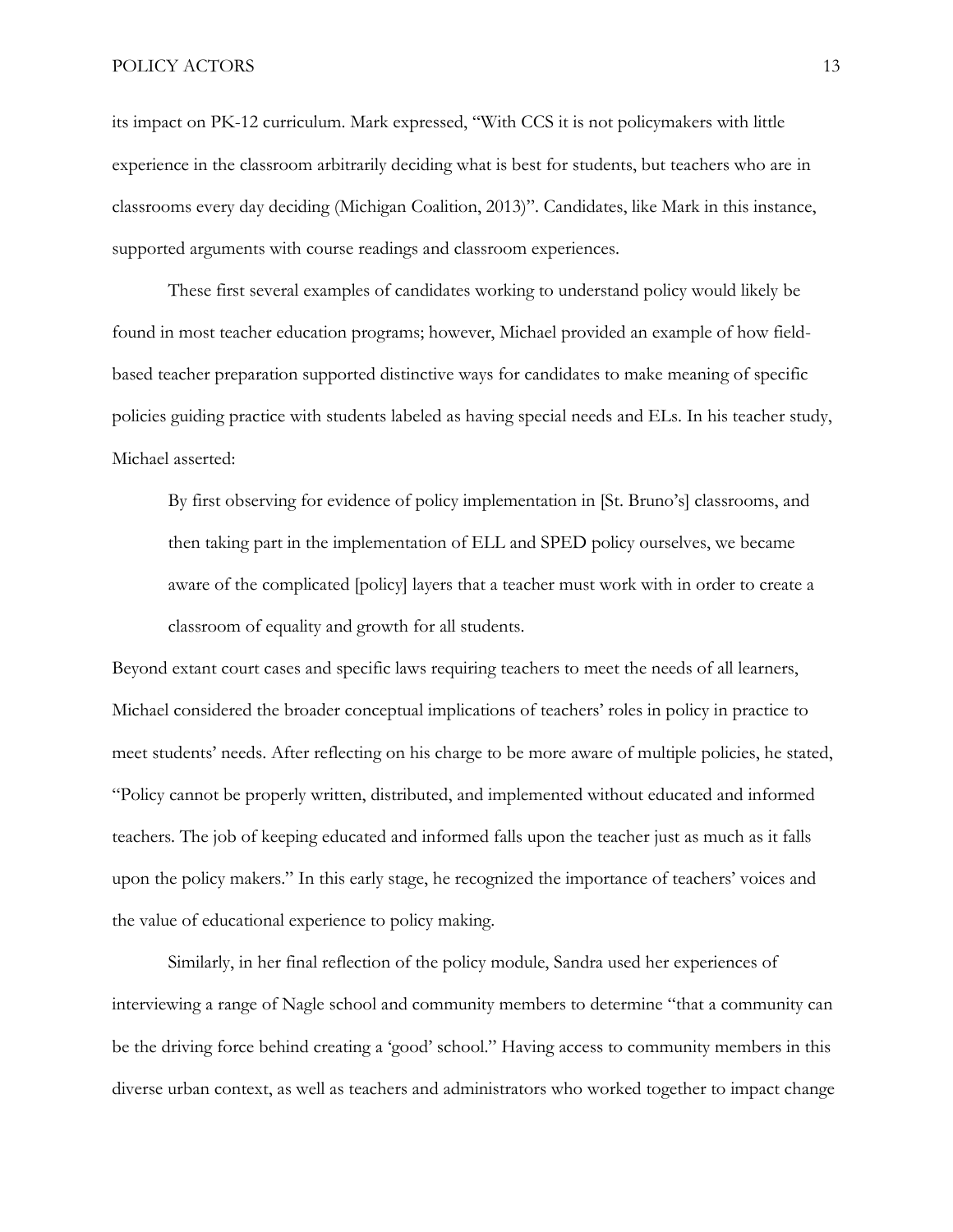at the school, offered a new way to think about the range of actors involved in the intersection of educational policies in practice at the local level.

**Policies look different across educational contexts**. As candidates identified and investigated policy issues in schools, they developed understandings that similar policies are implemented differently across schools. Further, candidates related the variation in implementation to differences in school contexts: institutional history, surrounding community, and student population. Michael, who conducted his policy study at St. Bruno's, examined the increase in school uniform policies in the 1980s and 1990s:

During the 1960s-70s the baby-boomer generation helped to define what a public school could enforce through Tinker vs. Des Moines Independent School District. Students were given the right to express themselves through their clothing so long as classroom activities were not disrupted. Governmental influences such as *A Nation at Risk*, or President Clinton's State of the Union, sparked movement in schools to try uniforms as a means of lowering violence and raising test scores.

Finding a similar interest at distinct school sites, Sandra also provided history of uniform policy and situated her policy study at Nagle High School. She first set the wider context.

Many people are against their school's uniform policy because they feel it is a threat to their individuality, but not many people think about the policy itself and how it came to be. Federal courts have heard cases pertaining to uniform and dress code policies, but do not directly interfere with schools' right to implement a dress code or not implement a dress code.

Sandra then asserted,

Overall, it is easy for policies to get lost among the many policies a school must follow. However, Nagle works to ensure its students abide by the dress code for their own safety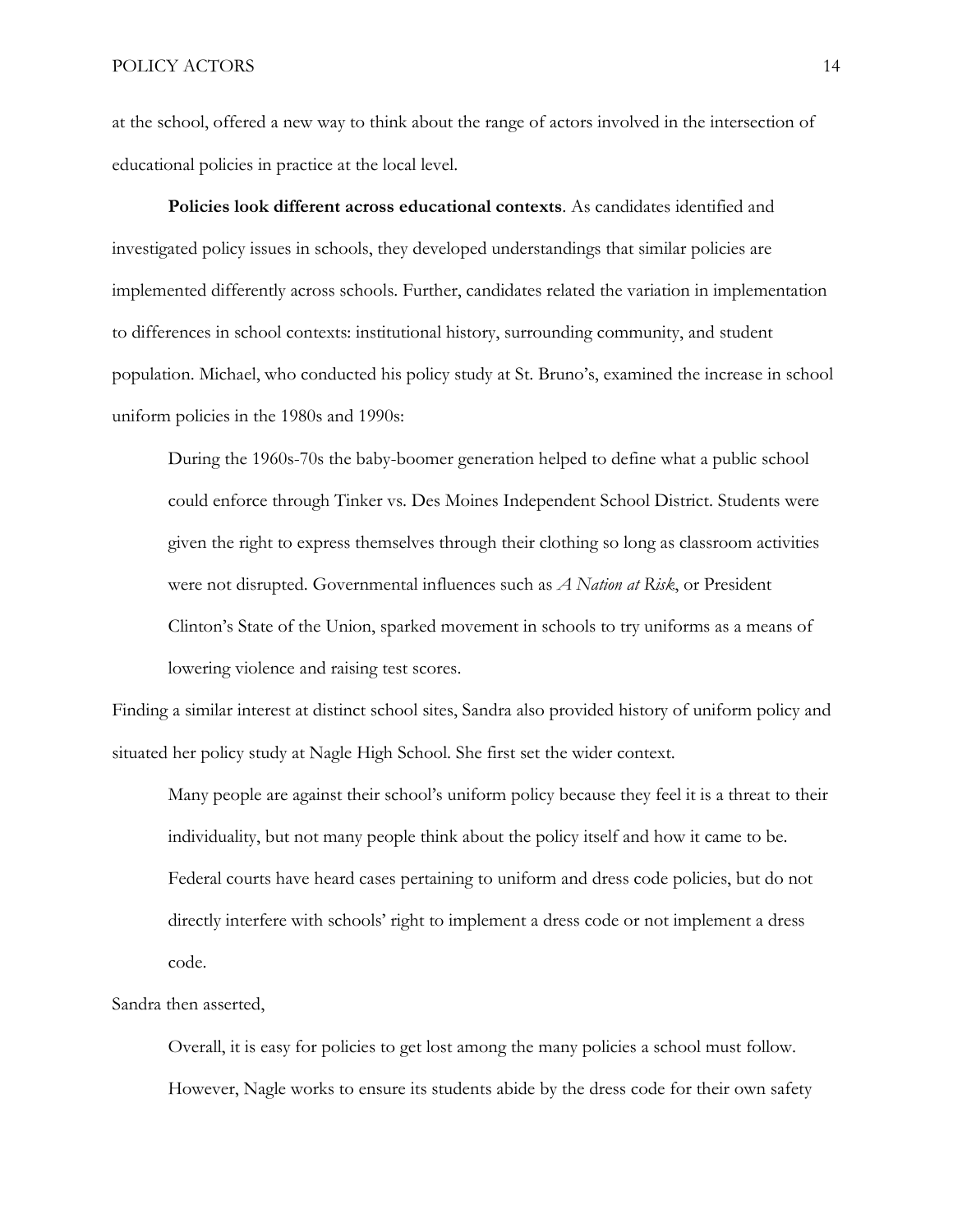and well-being. Although in the past studies have found uniforms have had negative or no effects on students' success or safety, it seems uniforms have become an important aspect of American schooling. In [their neighborhood], students are walking billboards for their school and represent Nagle in their community.

Both Michael and Sandra researched the history of uniforms to understand local school policies as grounded in historical origins and current rationales. Michael and Sandra offered compelling cases for uniforms in terms of safety and equalizing socioeconomic disparity, but Sandra provided unique insight regarding uniforms as a way for students to carry the school symbol in the neighborhood. Stemming from a panel discussion with school and community leaders describing shared efforts to improve the school-community relationship, Sandra saw school uniforms as a way of signaling Nagle pride to community members.

Candidates also grappled with inconsistency in policy implementation at local and state levels. At the state level, candidates pondered the specific impacts of implementing CCS; in light of that, Leigh reflected that some states have "decreased their proficiency level [on state tests] to avoid sanction under NCLB." At the local level, candidates negotiated implications when classroom and school actors made decisions about policy implementation. Alison at Nagle raised this broader conceptual policy issue in her teacher study.

I learned from some of the teachers that they often loosely interpret the policies they are required to follow depending on their opinion and how they believe it will impact their ability to teach. This leeway with applying policies in the classroom can make collaboration between teachers difficult; it also creates discrepancies in student learning and development.

Using classroom observations and multiple school-based perspectives, candidates recognized the variance of policy across contexts, including possible implications.

**Multiple policies impact daily classroom practice**. Candidates articulated observations of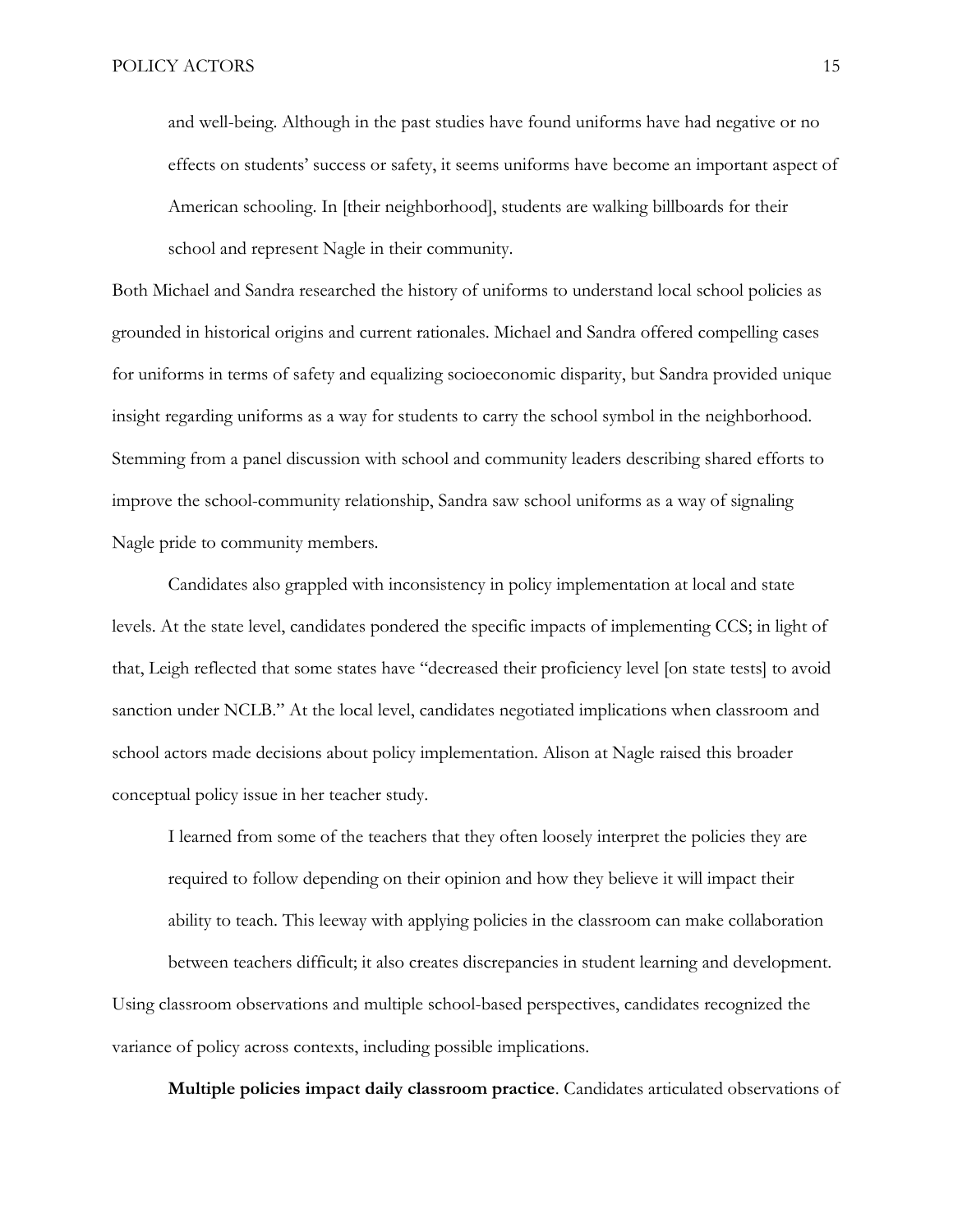#### POLICY ACTORS 16

policy influencing practice, but this was not in simple ways. They noted teachers' engagement with policy as complex, as teachers attended to and navigated through multiple policies authored by multiple layers of governance simultaneously within the dynamic environment of the classroom. Reflecting the deep and situated teacher learning driving the TLLSC program, Alison utilized her teacher study to consider the broad conceptual understanding of policy in practice.

The TLLSC courses I participated in this semester were intense, but they gave me a colossal insight into the complexities of teaching. I was never one to enjoy discussing politics, but educational policy is now something very interesting and important to me.

Alison came to understand teaching as having a complex relationship with educational policy, an essential idea for teachers to know and bring forward into practice. In her teacher study, Sandra described the critical connection between educational policy and classroom teaching:

It was extremely helpful to hear from teachers, administrators, and policy makers to learn from their experiences in dealing with policies they may not agree with and to understand the reasoning behind the implementation of certain policies. As a student, many of these policies and ideas go unnoticed, so it was interesting to learn all of the hard work and

planning that goes into incorporating a great amount of educational policies in lessons. Placing value on teacher knowledge, candidates expressed desire for teacher representation in policy processes. Alison argued, "Teachers face a complex challenge with merging the policies enacted through the different levels of government while meeting all the diverse needs of students." Sandra, Miriam, and Andrew made similar comments about teachers' role in navigating policies simultaneous to meeting the needs of diverse students, including ELs and students with special needs.

Candidates' evolving understandings also included the complexity of the many policies at unique school sites. Based on field experiences, candidates selected one policy to analyze for the summative policy study. Of our eight candidate cases, four selected macro-level policies, including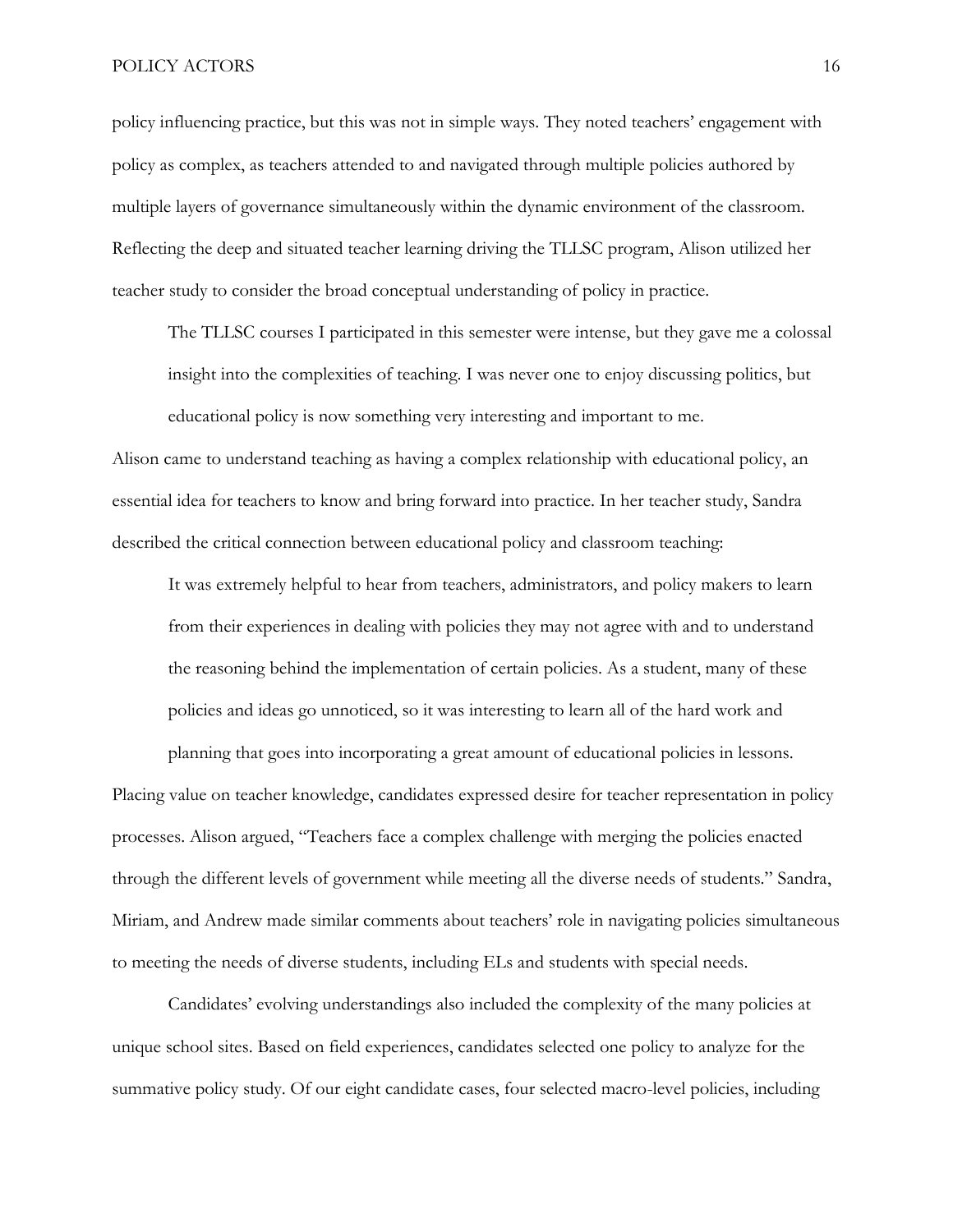NCLB, CCS, Lau v. Nichols (i.e., EL), and inclusion (i.e., special education), whereas four selected micro-level policies, including dress code, student uniforms, school safety, and arts education. The culmination of the module brought together all candidates from across sections to share diverse macro- and micro-level policy studies impacting practice in schools. In this way, candidates saw the breadth and depth of policies, as they engaged in dialog with invited guests and their peers through poster presentations of policy studies to discuss how policies played out across field sites.

**Teachers appropriate policies to support student learning**. Candidates did not lose sight of teacher agency among various factors, site-specificities, and policy layers shaping classroom practice. They developed understandings that teachers: (a) needed opportunities to share expertise to shape policy design, and (b) actively interpreted, appropriated, and mediated policy in classrooms in service of student learning.

All candidates identified importance of incorporating teachers in policy processes, cognizantly framing discussions within the current policy climate. Leigh understood negative implications of excluding teachers and positive implications for including teachers in policy design and implementation. She wrote, "When teachers' work becomes excessively regulated, it can lead to undesirable consequences such as job dissatisfaction, reduced commitment, superficial responses to administration goals and even early departure from the profession." Leigh recognized the consequences of short-sighted policies not offering Price teachers autonomy in efforts to support students. Similarly, she called for teachers to "have more opportunities to collaborate on powerful lessons with teachers across the nation. Professional development conferences and professional learning communities will be more meaningful for teachers as they focus collectively to improve students' learning."

In addition to policy processes, candidates emphasized the role of teachers in impacting and advocating for student learning. In her teacher study, Alison reflected, "Teachers play an enormous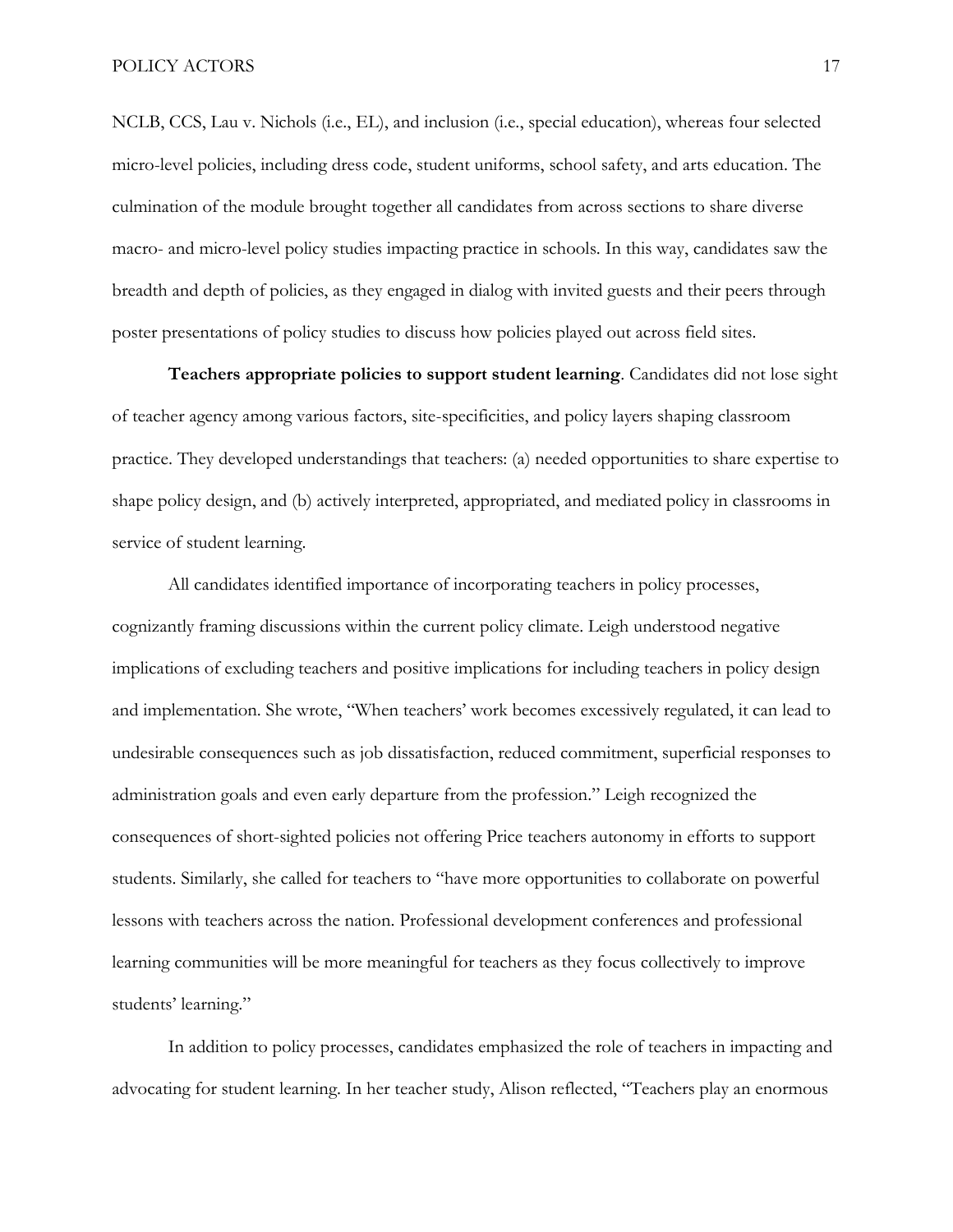#### POLICY ACTORS 18

role with regards to balancing the requirements of educational policies and the diverse needs of students, and they must also be an advocate for social justice and change." She challenged herself by committing "to find ways I can become involved in shaping educational policy, if even it is at a school or district level." Sandra also identified how teachers negotiate policy:

It was important to understand the different levels that policies come from, what those policies mean for teachers and students, and the balance between what teachers must follow versus what they agree with and what is best for their students. … We learned that as teachers we must follow educational policies from the international, national, and local levels, while doing what is best for the students, which includes differentiating instruction to accommodate to the needs of a diverse population.

As a first-semester sophomore, Sandra demonstrated a sophisticated conceptual understanding of the multiple layers and actors involved in educational policy in practice, as well as the role of the teacher in balancing best practice for *all* students.

# **Structures to Support Field-based Teacher Learning of Policy and Practice**

In this sub-section, we respond to the second research question, attending to structures and supports within the field-based program that facilitated candidates' learning. Building on the previous sub-section that explored how candidates conceptualized both broad and specific policies in practice, we use this sub-section to investigate what facets of the field-based module supported candidates' developing understandings over the course of the semester. We organize the sub-section using our conceptual framework on teaching practice, approaching learning through the three-facet conceptual scheme of representations, decompositions, and approximations of practice (Grossman et al., 2009). In this way, we outline structures and supports that emerged as integral to candidate learning, including (a) module readings, discussion, and reflections, (b) educational stakeholder panels and perspectives, and (c) educational policy engagement in classrooms and schools.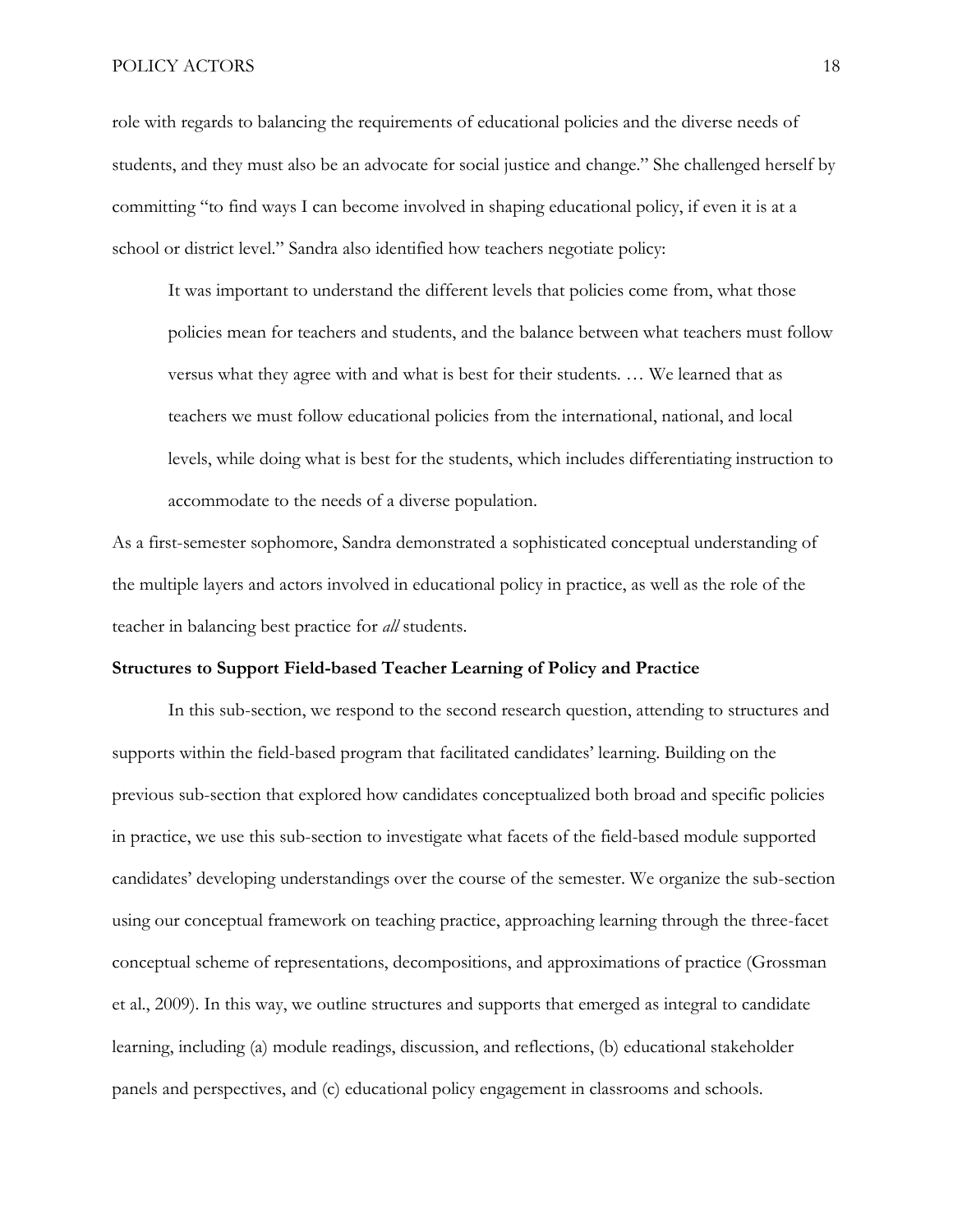**Module readings, reflections, and observations**. Academic texts have long been used to mediate candidates' learning, with traditional teacher preparation focused on readings and discussions at the university setting. Grossman and colleagues (2009) defined *representations of practice*  as candidates passively probing professional practice, such as reading and discussing textbooks. In this study, we conceptualized *representations of practice* as informing candidates' understanding of policy in practice through strategically selected readings connected to PK-12 practice at the field site. Distinct from the original definition (Grossman et al., 2009), we did not find candidates' representations of practice to be static or passive, as readings directly connected to classroom observations. Due to the field-based setting, we found that candidates actively made connections between readings and observations, using texts to mediate understanding of what they observed and experienced in classrooms and schools.

Emergent from reflections and teacher studies across cases and sites, candidates utilized and made connections with the primary text for this module, entitled *Inside the Black Box of Classroom Practice: Change without Reform in American Education* (Cuban, 2013). Taking a historical lens on the problematic interplay between policy and practice, Cuban's text provided a framework for understanding the connection between policy and practice, as well as case studies of particular reform efforts. Couched in the metaphor of the classroom as the *black box* (Cuban, 2013), three inter-related themes emerged in candidates' connections between the text and field-site observations and experiences: (a) teacher-centered practice versus student-centered practice, (b) approaches to student discipline and classroom management, and (c) issues related to test preparation and teaching to the test. In reflections, candidates did not only utilize Cuban's ideas to represent practice, but directly connected to field experiences, such as Michael's description of a classroom at St. Bruno's.

For this class, the students and teacher came up with their own theory to experiment with… The class was a wonderful opportunity to observe what Cuban describes as a primarily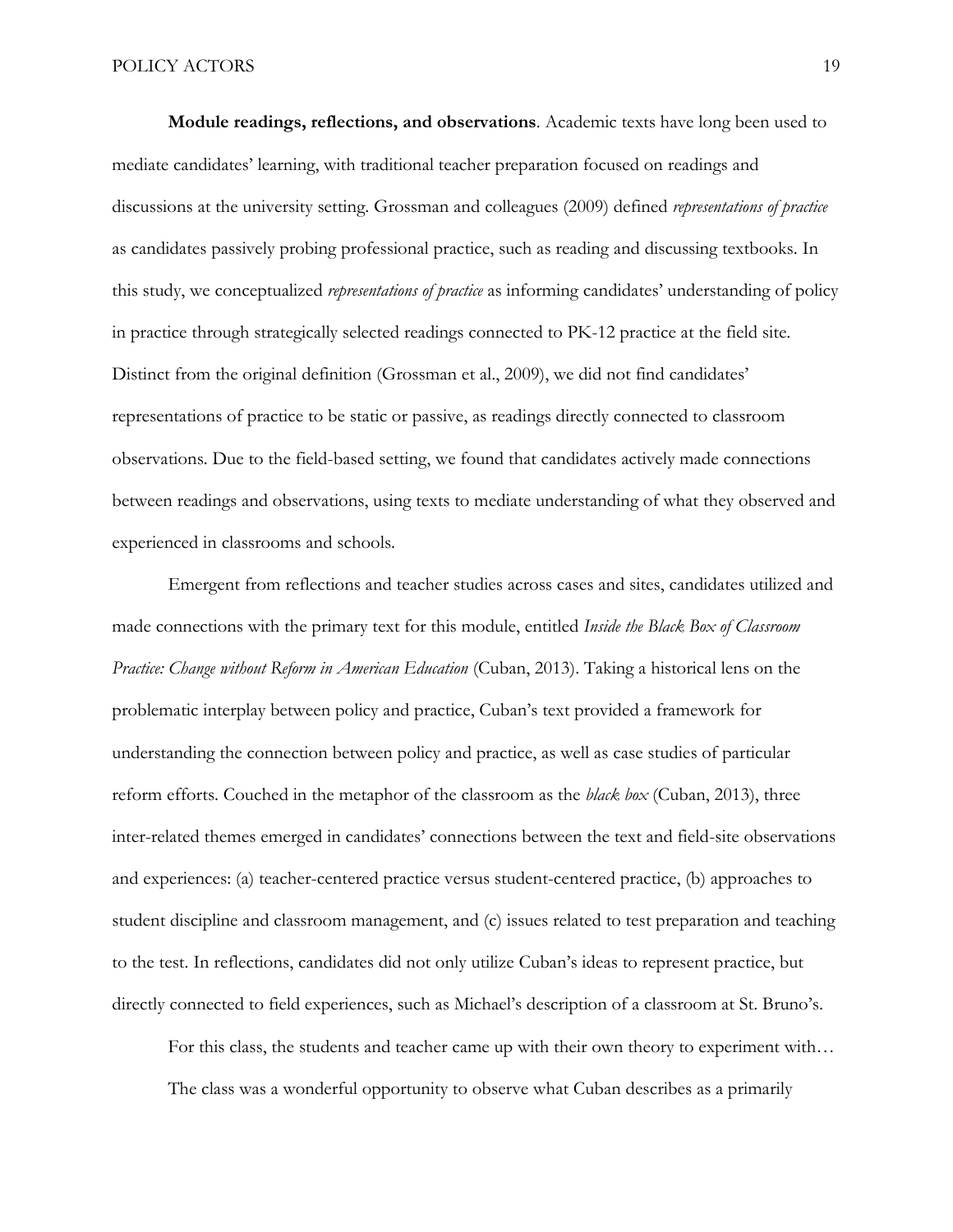student-centered learning style. As Cuban argues, "for nearly a century and a half, U.S. Reformers … have tried hard to turn teacher-centered classroom practices into more flexible student-centered pedagogies" (Cuban, 2013, p. 6). This style of having a more student run classroom is typically difficult to achieve because of usually higher bodied classrooms… In asking the students about how they felt in having such a small class, that they all loved having the full attention of their teacher. They never had to battle for attention, and this really sheds light on Cuban's opinion of student-centered teaching being a strong and more needed policy.

With the Cuban text serving as a broad conceptual framework, candidates also read supplemental articles to hone in on focal policies, including CCS, EL, IB, and special education. By learning about specific policies, candidates had lenses to make observations about how teachers utilized policies in practice. After the Cuban text, the most commonly cited reading across candidate cases was Hakuta's (2011) article on EL policy and research. In a reflection, Jennifer considered her experiences in a high school classroom at St. Bruno's using Hakuta's ideas around EL education.

Throughout the rest of the [class] period, I did not experience anything to observe pertaining to ELL. I thought back to our reading on bilingual education by Hakuta, and wondered if these students' learning would be enhanced if the lesson were taught partially in Spanish. It is

hard to know [what language to use] when they [students] are not classified as ELL. Situated at a Catholic school lacking clear procedures to identify and support ELs, Jennifer utilized Hakuta's points about equity and language of instruction to consider what she was seeing in the classroom. In addition to federal policy articles like Hakuta (2011), candidates also connected classroom observations to state- and district-level readings, such as CCS and IB implementation (Karp, 2012; Michigan Coalition, 2013).

**Educational stakeholder panels and perspectives**. While representations of practice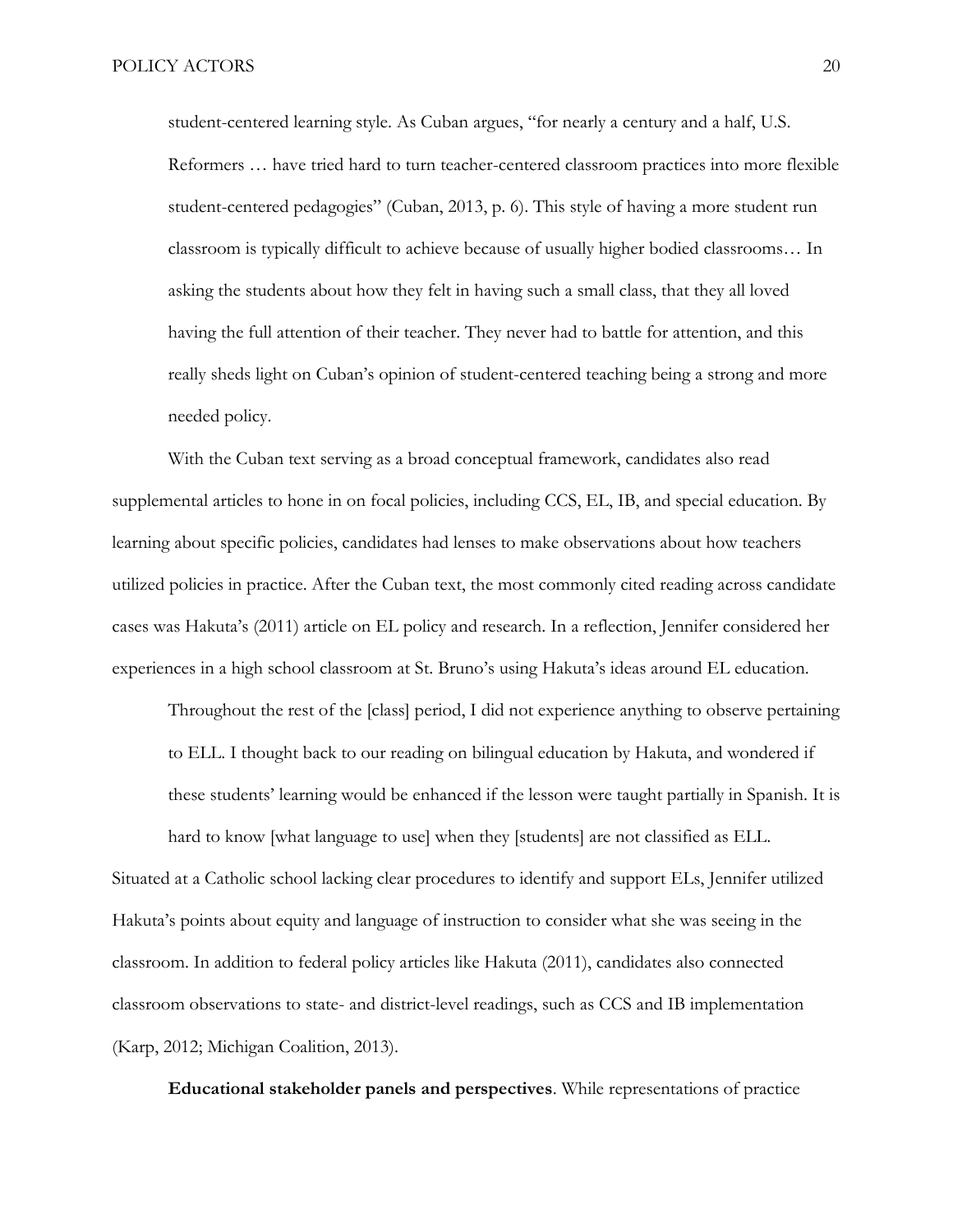through readings and discussion have long mediated the traditional education coursework, the fieldbased setting of the TLLSC program allowed emphasis on decompositions and approximations of practice. Grossman and colleagues (2009) defined *decompositions of practice* as providing candidates opportunities to consider smaller elements that combine to encompass the complexity of authentic teaching and learning. In this study, we conceptualized *decompositions of practice* as allowing candidates to engage with multiple policy actors across the local context of education. Seeking to move beyond policy as written on paper, instructors provided multiple roles and perspectives on policy, such as classroom, school, district, and community leaders, aiming to mediate candidates' understanding of the complexity of policy - with multiple layers and actors engaged in policy work. Instructors at two of the four school sites utilized multiple stakeholders' perspectives through panels and interviews, which came through as poignant in our analyses of the four candidates at those sites.

At Fenton, candidates engaged in dialog with classroom teachers and school leaders around policy implementation for diverse students. In their reflections, Andrew and Miriam utilized interviews with cooperating teachers, panels with school leaders, and community walks to consider the local context of policy in practice. At a culturally and linguistically diverse school with 65% of students labeled as ELs, Andrew and Miriam utilized collaborative experiences with Fenton policy actors to reflect about the role of ELs and diversity in the implementation of policy, particularly CCS. When considering the classroom level, both referenced conversations with cooperating teachers, as they negotiated the demands of CCS with students still learning English. At the school level, a school leader panel supported Andrew's thinking about bilingual complex texts and Miriam's discussion on tapping into students' background knowledge. A neighborhood walk continued to shape their value of diversity and community in implementing policy. Additionally, Andrew extended learning from Fenton to his future practice, noting plans to utilize students' and parents' cultural backgrounds through speaker panels, historical events, and community fairs that emphasized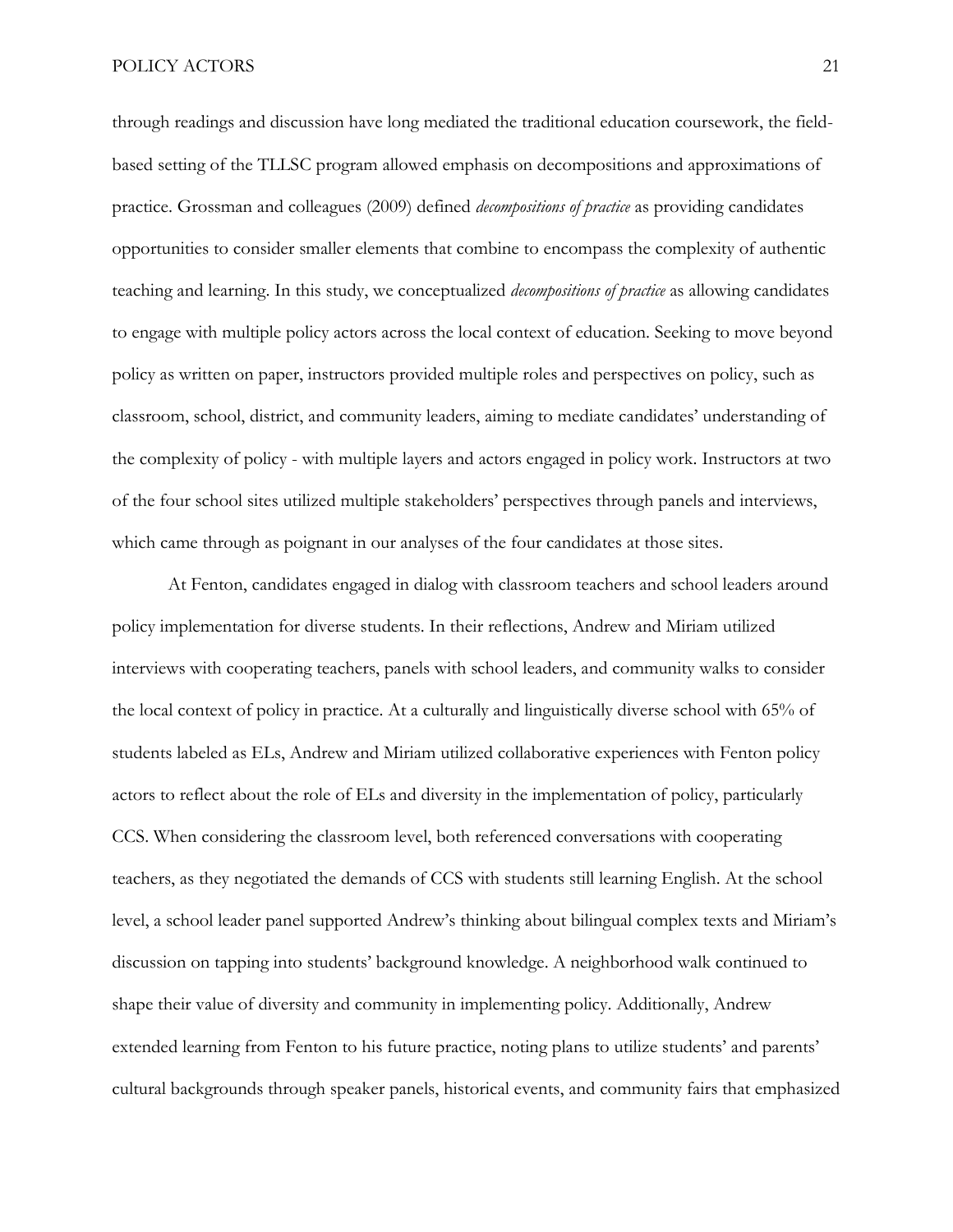the "celebration of diversity and equality."

At Nagle, candidates participated in panels with school, district, and community leaders connected to policy work, as well as faculty and staff interviews. In reflections and teacher studies, Sandra and Alison drew from school and community stakeholder lenses. Sandra utilized various perspectives to mediate her understanding of neighborhood schools and the broader community.

From speaking with Nagle's principal, the Alderman representing Nagle, and the education liaison, it is apparent that for a school to succeed the entire community needs to be involved. I liked that the Alderman and education liaison encouraged members of the community to attend LSC [Local School Council] meetings to inform themselves of what goes on behind school walls. I agreed with them when they stated that many community members are skeptical of neighborhood schools because they are either misinformed or uninformed. With Nagle's increasing progress, I hope parents, students, and community members will take pride in the school and strive to make it better... Nagle has made tremendous progress and continues to make improvements to better the quality of education it provides. Together the [neighborhood] community, along with Nagle administrators, teachers, and students can create an effective and safe learning environment for all.

But the ongoing policy dialog did not always result in positive responses from candidates, as evidenced from Alison's critique of the EL program at Nagle after a question-and-answer session with the lead ESL teacher.

I have two main concerns; the lack of communication with regards to mainstreaming ELL students and not having enough staff to support them seems like it will negatively affect their education. I was shocked when we learned that something with the [online database] system had crashed and teachers were not notified that some of their students were enrolled in the ELL program. While instances like this occur, this is one with bad consequences.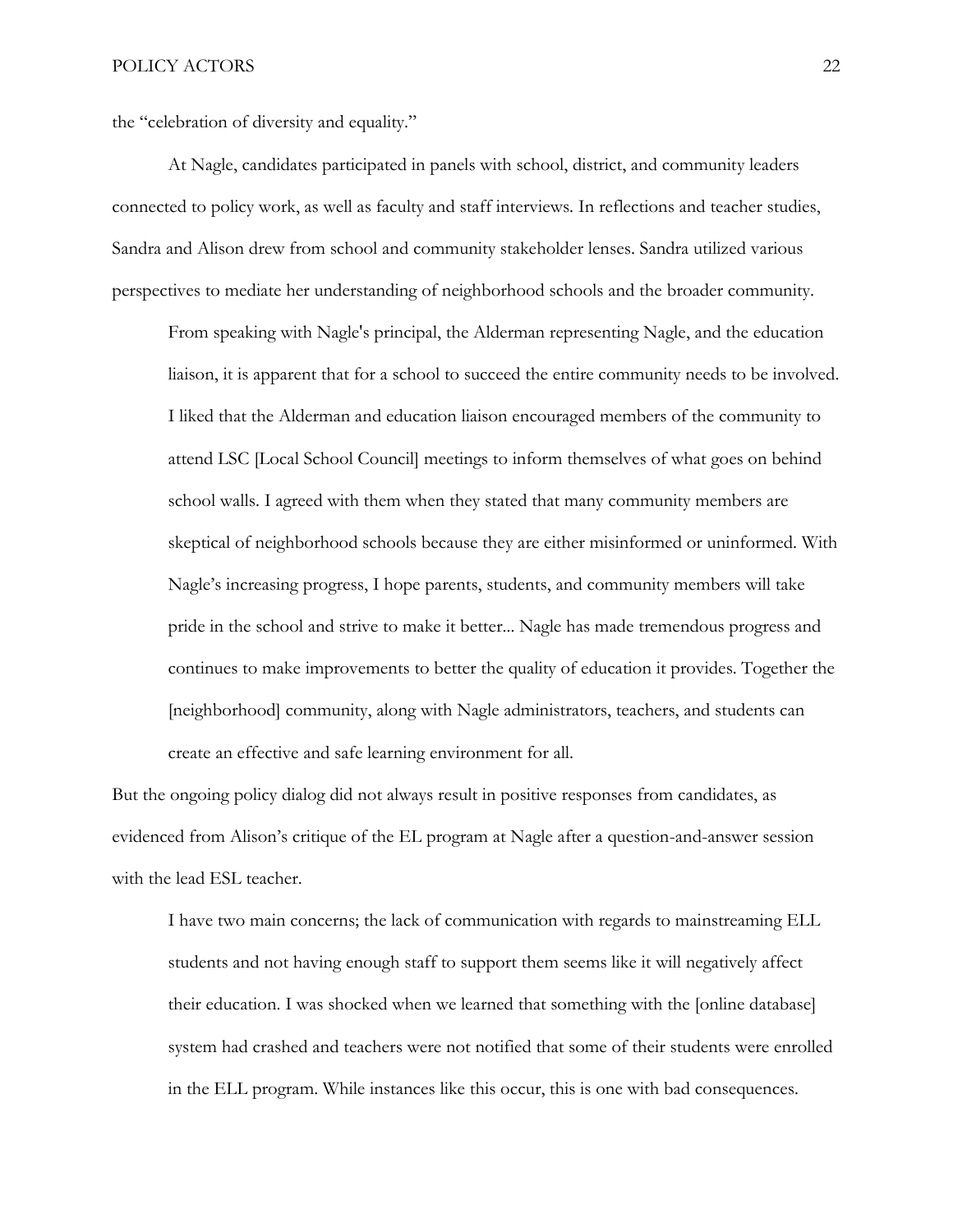Some of these students might be new to American schooling, and their first impression of it is that they are forced to sit in rooms where they will not understand anything. It must be a very traumatic experience; it is one every school should strive to eradicate completely. It was also disheartening to hear that Nagle only has two ELL teachers staffed currently. Their workload has grown considerably due to this system malfunction and must be impacting their ability to teach.

Through hearing from multiple policy actors, candidates decomposed teaching to consider how policies impacted teachers' daily practice and ability to educate diverse students.

**Educational policy engagement in classrooms and schools**. While representations and decompositions of practice served as beneficial, the most integral mediating structure was engaging with policy in the context of classrooms. Grossman and colleagues (2009) defined *approximations of practice* as candidates participating in practice with a particular aspect of teaching. In this study, we conceptualized *approximations of practice* as candidates engaging with micro-level policy in practice through observing, experiencing, and collaborating with teachers. As teachers made daily decisions about how to implement federal, state, and local policies to meet diverse student needs, candidates collaborated with teachers to play direct roles in policy in practice – the moment-to-moment decisions that teachers make (Menken & Garcia 2010). Candidates honed in on specific policies across the semester, while simultaneously considering the complexity of teaching due to the merging of multiple policies within classrooms.

Candidates tended toward particular policies, often returning to that policy in reflections and teacher studies to extend understanding through deepening approximations of practice. Placed in a bilingual classroom at the linguistically diverse school of Fenton, Andrew continually returned to his developing understanding of policy in practice for ELs. Here, this bilingual teacher candidate considered his "bilingual" placement classroom where bilingual instruction did not occur.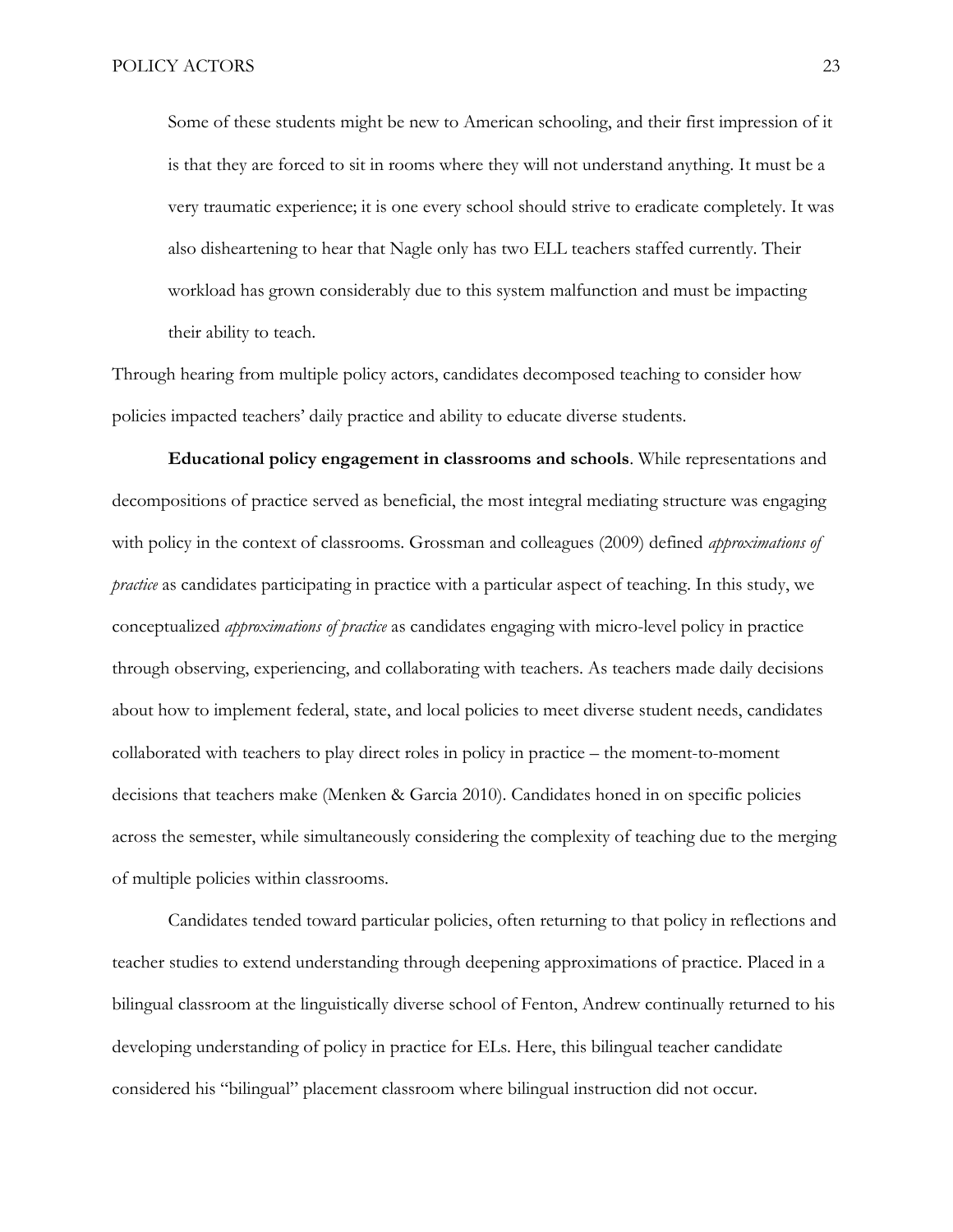It is important to analyze policy and look at how it impacts practice in the classroom. In local settings such as Fenton Elementary we see the self-contained classrooms, where teachers are faced with decisions on classroom management and implementing new ways to target language issues while also developing relationships. For every 20 students who speak a different language there is aide for those students… However, students do not learn through those [monolingual] pretenses. Living in a single language country we must push [bilingual] policy in schooling to help create better regulations for those who speak the norm.

Alison, a special education major, highlighted special education policies in practice at Nagle High School.

I was concerned about the lack of devices and [assistive] technology available but enjoyed seeing policies in place during the observation. During the  $Q \& A$  session, we learned that Nagle only really offers a couple of software program for students with disabilities and limited [assistive] devices. It was also mentioned that not all of the teachers received formal training on these [special education] software programs; it was more along the lines of they use it if they know how. It is issues like these that force me to see how vicious the cycle of politics and educational funding can be. Government expects certain standards to be met but often do not have the means to provide enough financial support for them.

Alison described entering the TLLSC program with a passion for special education, which she used as her primary lens as while critically considering policy in practice during field experiences.

In addition to mediating learning around individual policies in practice, approximations of practice supported understanding of the complexity of the profession of teaching, as teachers utilized local, state, and federal policies simultaneously to do the daily work of teaching. This occurred with candidates across schools and was dependent on the school setting. At Fenton, Miriam considered how teachers supported academic language in CCS-based instruction in primary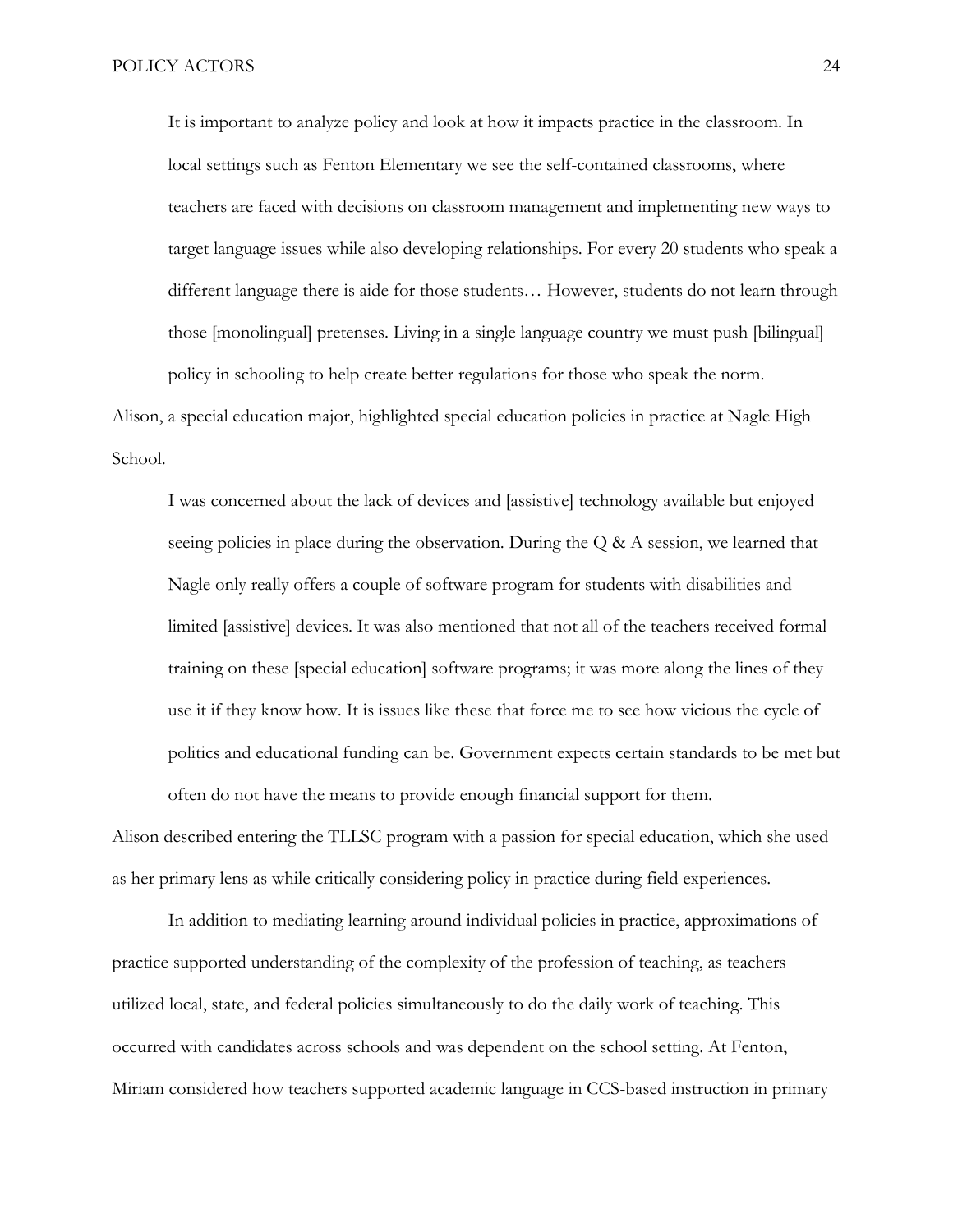classrooms with multiple abilities, languages, and backgrounds. At St. Bruno's, Jennifer reflected on the unique policy context of Catholic schools that lacked structures to identify and support ELs in content-based, high school classrooms. At Price, an IB elementary school, Mark explored how fine arts integration impacted the teaching and learning of diverse students in a gentrifying community. Also at an IB school, Sandra probed the complexities of Nagle High School where teachers must utilize IB curriculum while still responsible for federal EL and special education policies, state-level standards through CCS, and school-based policies like dress code and discipline. By engaging in a field-based module, candidates approximated practice to consider the complexities of teaching and learning and the active role of the teacher in policy.

#### **Discussion**

To begin to shift the negative discourse on teaching and move away from conceptualizing teachers as passive targets for reform efforts, we must prepare future teachers for active and constructive roles in educational policy. In this study, we demonstrated how participation in fieldbased teacher education supported candidates' learning about policy in practice. In a module designed for candidates to engage with policy in urban classrooms and schools, candidates developed understandings related to the complex and situated nature of policy in practice, as well as the teachers' central role among multiple policy layers and actors. With various approaches designed to represent, decompose, and approximate practice (Grossman et al., 2009), these first-semester sophomores began to develop as future classroom-based policy makers who leverage policy to advocate for students. To conclude, we use our findings to draw conclusions, share significance, make recommendations, and discuss future research to further our understanding of the important connection between teacher preparation and educational policy (Heineke & Cameron, 2013).

Findings from the first research question indicate that candidates developed enduring understandings regarding the relationship between educational policy and classroom practice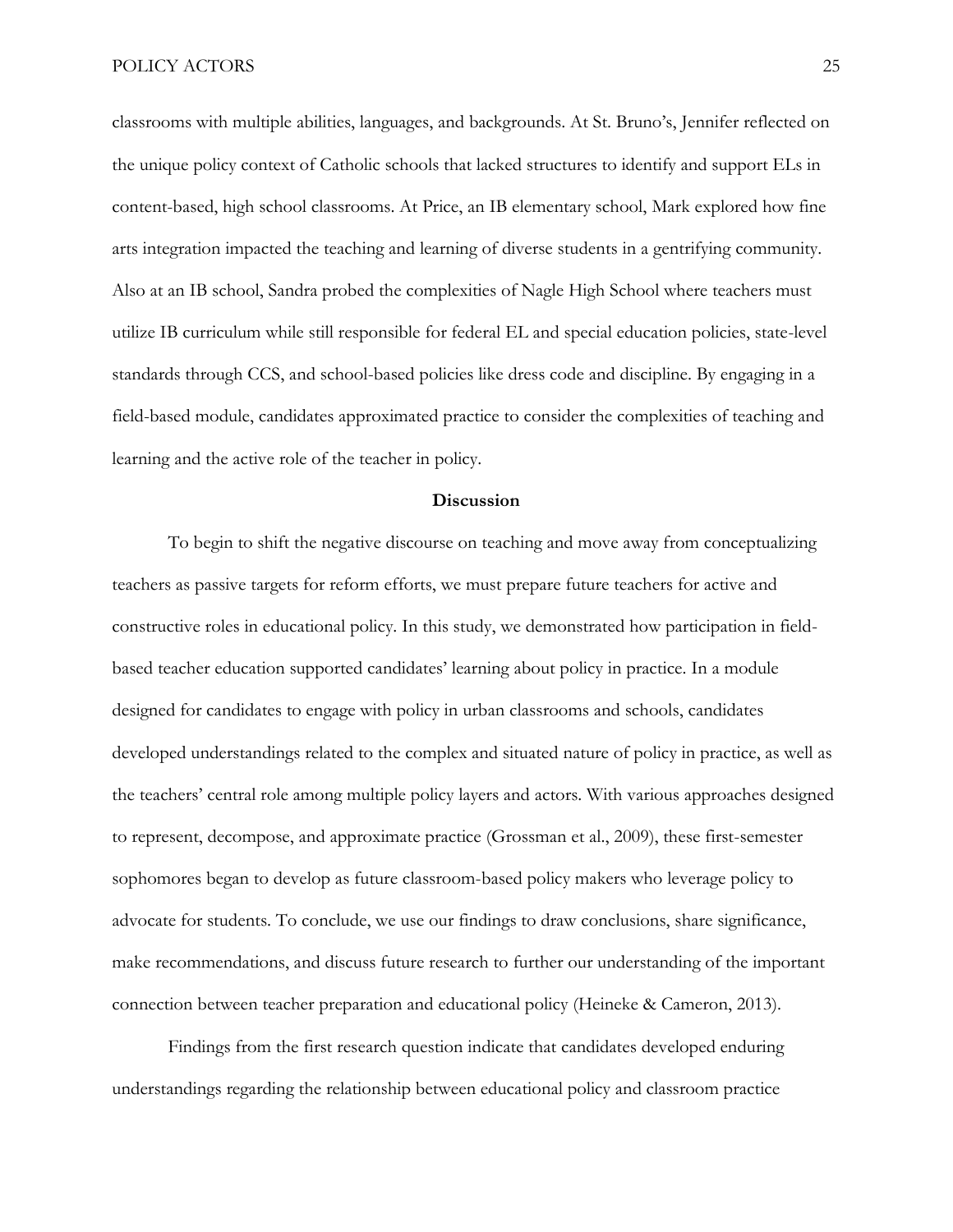through the field-based module. These central understandings include the complex and situated nature of policy in practice in urban classrooms and schools, including the difference in policy interpretation and implementation across contexts and the multiple policies that merge to frame daily classroom practice (Cuban 2013; Darling-Hammond, 1990; Varghese & Stritikus 2005). Additionally, through the explicit lens on policy in field-based learning, candidates understand the multiple layers and actors in educational policy, including the central role of teachers in implementing policy in practice to meet the needs of diverse students (Heineke & Cameron, 2011, 2013; Hornberger & Johnson, 2007; Ricento & Hornberger, 1996). By exploring and recognizing the role of educational policy in practice, candidates constructed a strong basis to engage with policyrelated issues across their programs of study.

Significance of findings center on candidates' development of enduring understandings related to the complexity and dynamism of educational policy, particularly at an early phase of their professional development as first-semester sophomores. Past studies have revealed that in-service teachers enact policies without recognizing their central role in the interpretation, negotiation, and appropriation of policy in practice, using their beliefs and ideologies to unknowingly shape how they carry out policy in practice (Heineke & Cameron, 2013; Menken, 2008; Stritikus, 2002; Varghese & Stritikus, 2005; Varghese, 2008). By explicitly focusing on policy in practice in teacher education, candidates can glean important realizations about policy and practice; by basing that professional learning in the field, the understandings prove more rich and dynamic, such as the multiple policies that impact teachers' complex practice - going beyond the CCS, EL, IB, and special education to consider policies ranging from school uniforms, school safety, attendance, homework, and universal breakfast. By developing this policy in practice awareness early in their professional development, candidates can continue to build on these enduring understandings, ultimately transferring them into the classroom practice as teachers and advocates for students.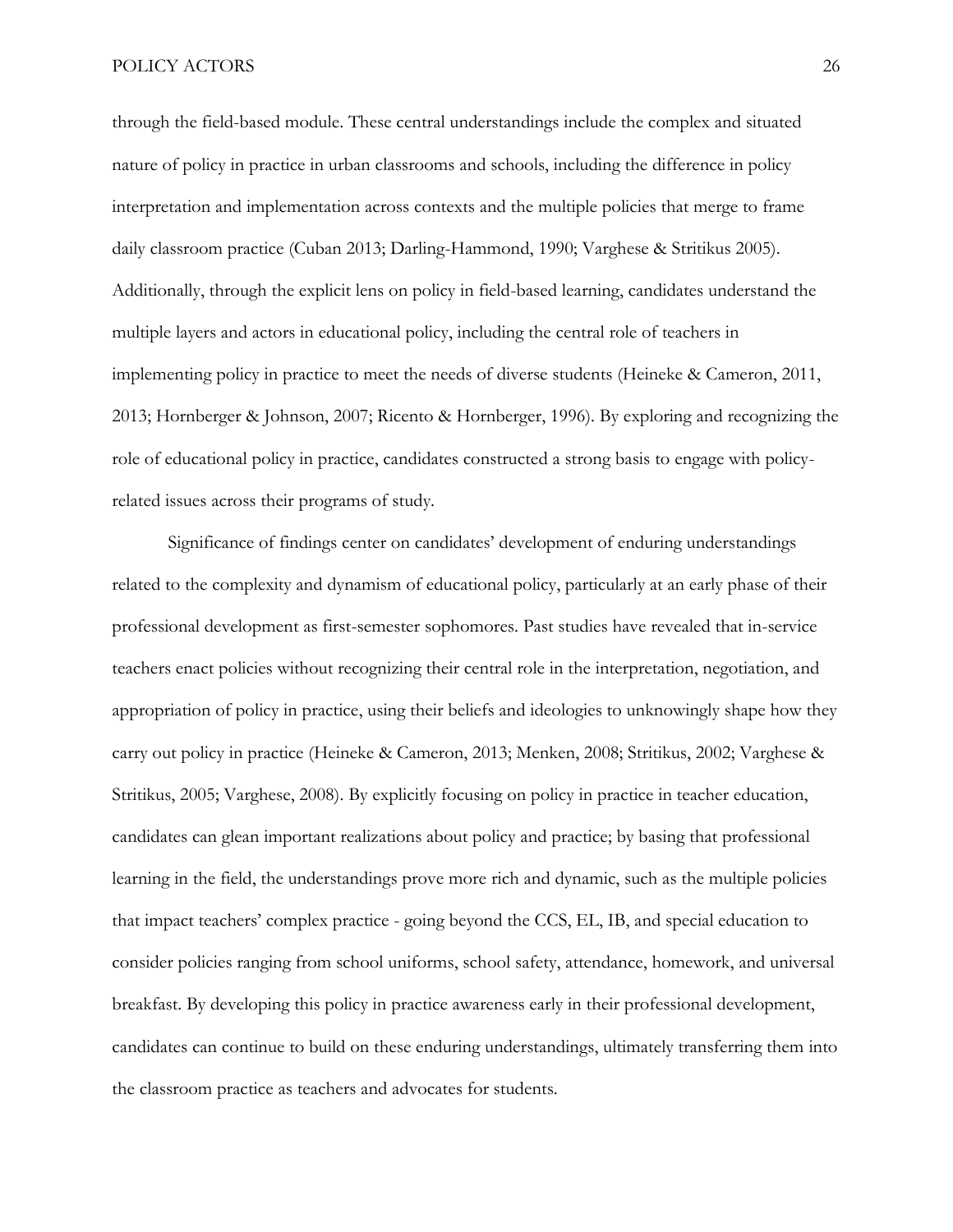Findings from the second research question indicate how strategically designed fieldwork prepares candidates for policy in practice, including (a) readings and reflections, (b) stakeholder panels, and (c) policy engagement in schools. Various organizations integral to the advancement of teacher education have lobbied for deeper and more strategic field experiences in teacher education (AACTE, 2010; NCATE, 2010). Leading scholars in the field concur with the call for field-based teacher education, using empirical studies to confirm the importance of field experiences to prepare teachers for pedagogy, such as lesson planning, classroom management, and formative assessment (Ball & Forzani, 2009; Darling-Hammond, 2006; Grossman et al., 2009; Zeichner, 2006, 2010). Adding to the extant literature and research in the field of teacher education, this study demonstrates how field-based teacher education contributes to the preparation of teachers for policy, a facet of teacher education largely unexplored (Heineke & Cameron, 2013). As demonstrated by our findings, by embedding teacher preparation in the field, candidates see the complexity of policy in practice and conceptualize how their role in policy needs to be tied to advocating for students.

Significance of findings centers on the engagement of teacher candidates as policy actors. Whereas extant theoretical and empirical literature recognizes the central role of the classroom teacher in policy, scant literature considers how candidates factor into the contemporary context of educational policy (Levinson & Sutton, 2001; Menken & Garcia, 2010; Ricento & Hornberger, 1996). By situating policy actor preparation in classrooms and schools, candidates actively take part in policy discussions with multiple stakeholders, including teachers, school leaders, district administrators, community leaders, and teacher educators. As demonstrated in our findings, these policy discussions support candidates' learning about policy while simultaneously engage policy makers in explicitly discussing and recognizing their roles, such as the collaborative policy discussion among candidates with school and community leaders at Nagle High School, or the policy presentation to faculty at St. Bruno's that resulted in the hiring of an EL coordinator. Through the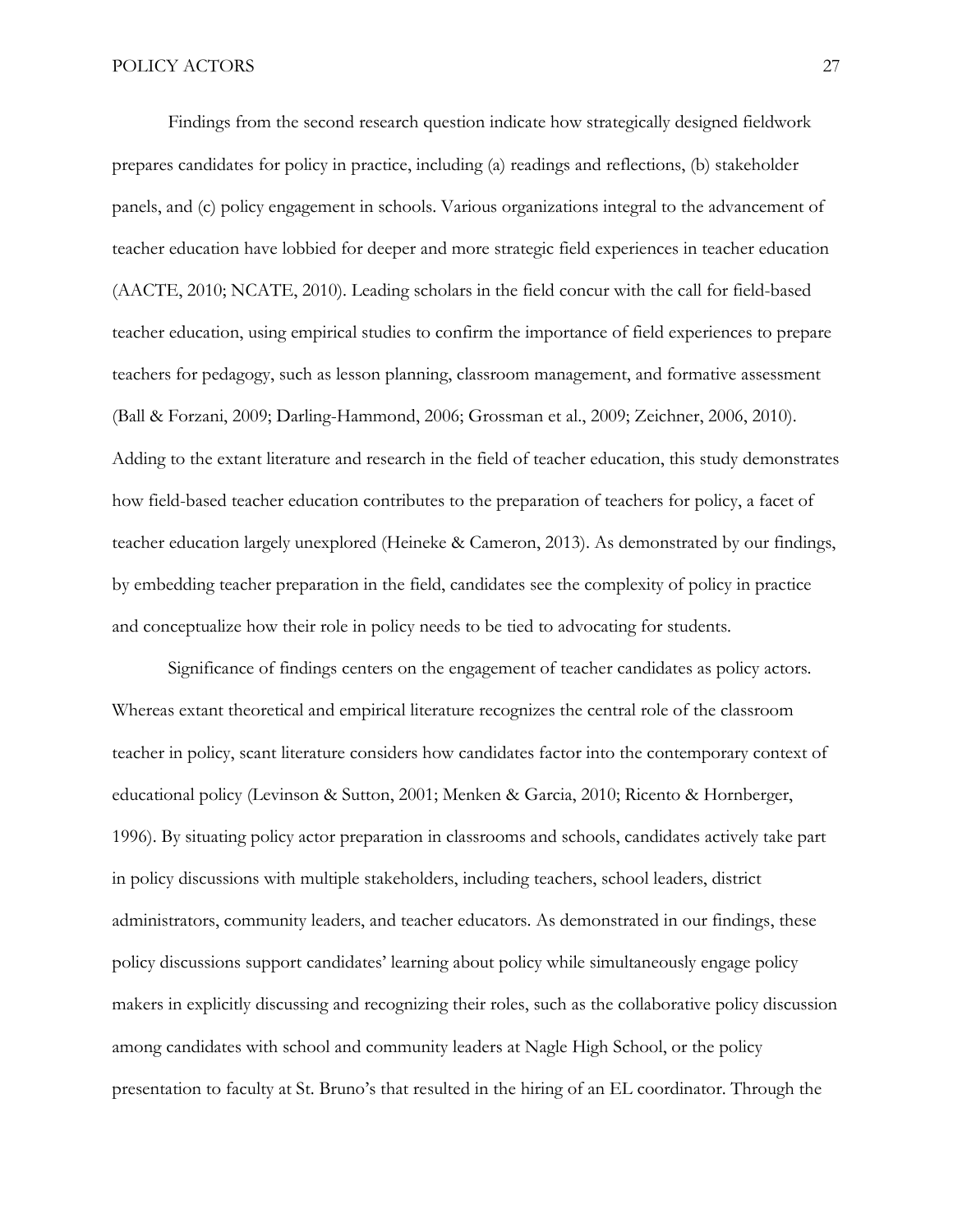situation of teacher preparation in schools, candidates become policy actors.

Recommendations emphasize the importance of field-based teacher education. To understand the complex and dynamic nature of educational policy, candidates must engage with other educators in practice (Datnow et al., 2002; Levinson & Sutton, 2001). Rather than limit teacher learning to readings and discussions at the university, candidates must be in classrooms and schools to learn about policy from the policy actors themselves, including classroom teachers, school leaders, and beyond. Moving beyond the general recommendation for field-based teacher education (AACTE, 2010; NCATE, 2010), we recommend selecting school sites with rich policy contexts; for example, Nagle High School provided ample directions for exploration, such as EL, IB, special education, and more, in contrast to St. Bruno's, a Catholic school with more autonomy from federal, state, and local policies. In addition to the situation of teacher education in classrooms and schools, we recommend the purposeful integration of multiple actors into the policy discussion, such as the teacher interviews and policy panels that served as effective mediators of candidate learning at Fenton and Nagle. This was facilitated by the instructors' close partnerships within those school sites, as well as with the broader community outside of the school.

We hope that this study begins an ongoing dialog among teacher educators, as well as opens an important line of research related to preparing teachers as effective policy actors. Limitations of this study include the case study approach; case studies are not generalizable in the conventional sense, but they can *ring true* in other settings (Hodkinson & Hodkinson, 2001) and provide rich qualitative examples for understanding policy in practice (McCarty, 2011; Menken & Garcia, 2010). Although our findings from the TLLSC program in Chicago cannot necessarily be transferable to other locales, we hope that our study piques the interest of other teacher education faculty who recognize the central role of the teacher in fostering meaningful educational change. Whereas this study focused on one semester of candidates' field-based learning, future research should consider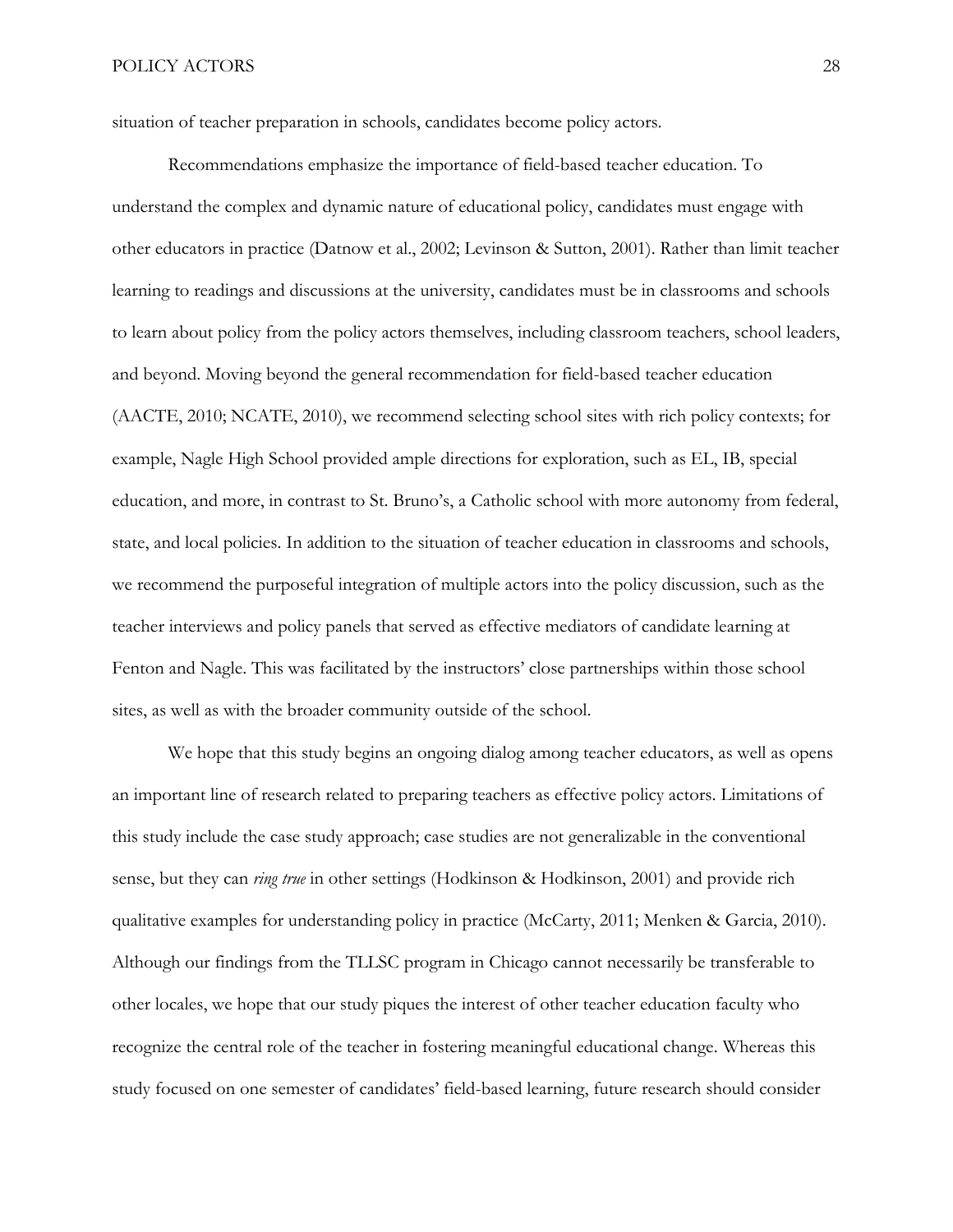the development as policy actors over time - across teacher education programs and bridging into in-service practice. This work should be done in conversation with scholarship on political education (e.g., Hess & McAvoy, 2014) to explore issues of ethics and professional responsibility in preparing future teachers for the deeply partisan policy arena. Ultimately, the efficacy of teacher education must be measured by its results in classrooms with PK-12 students (Zeichner, 2006); we hope other teacher educators will join our research agenda to continue to build our understanding of how teachers develop as policy makers and advocates for students in classrooms and schools.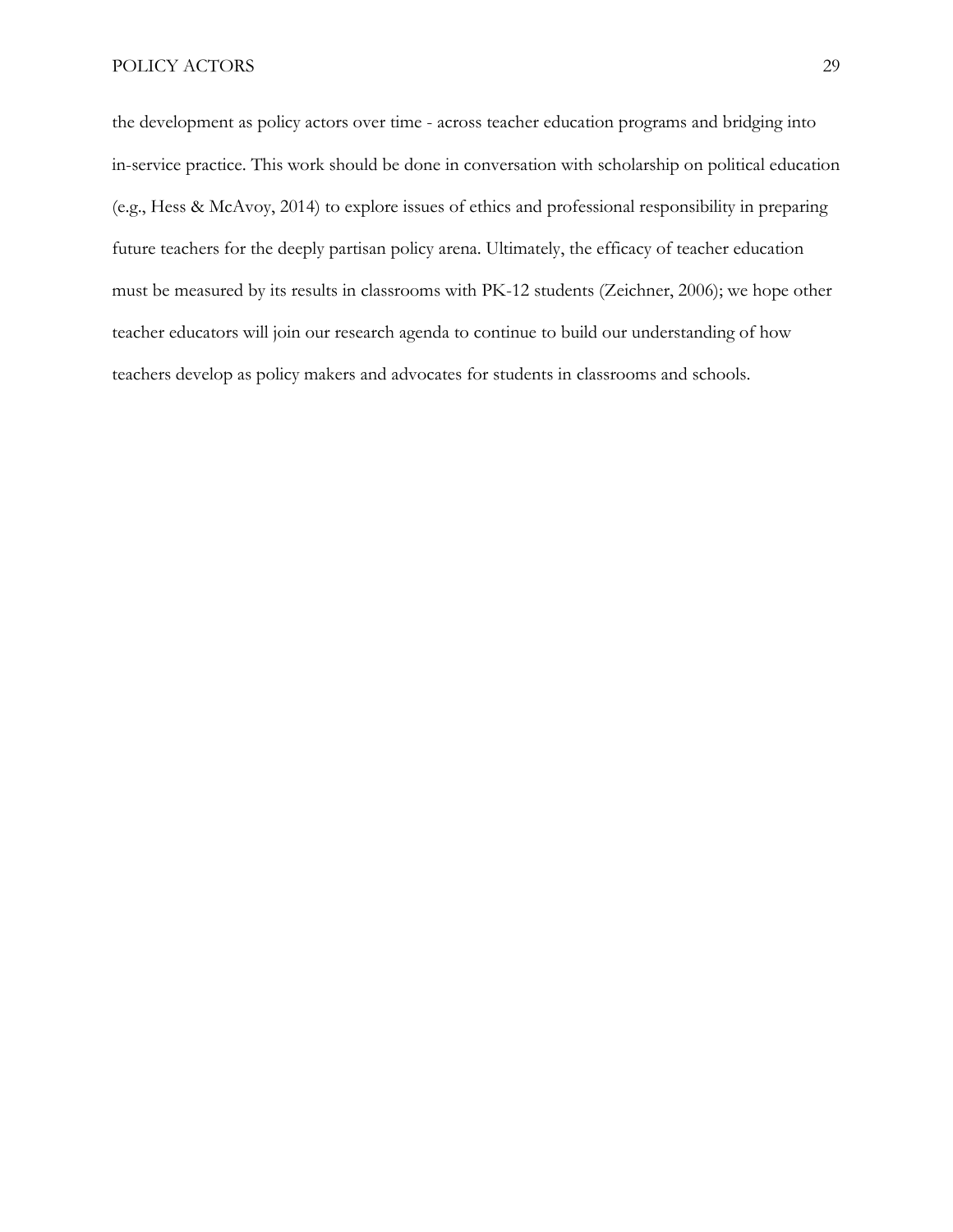# References

- American Association of Colleges of Teacher Education (2010). 21<sup>st</sup> century knowledge and skills in *educator preparation*. Author: Washington, DC.
- Ball, D. L., & Forzani, F. M. (2009). The work of teaching and the challenge for teacher education. *Journal of Teacher Education*, *60*, 497-511.
- Ball, S. J. (2012). *Global education inc.: The new policy networks and the neo-liberal imaginary*. New York: Routledge.
- Ball, S., Maguire, M., Braun, A., & Hoskins, K. (2011). Policy actors: Doing policy work in schools. *Discourse: Studies in the Cultural Politics of Education, 32*(4), p.625-639.
- Briggs, D. (2011). *Making inferences about growth and value-added: Design issues for the PARCC Consortium* [White Paper]. Washington, DC: PARCC Consortium.
- Cuban, L. (2013). *Inside the black box of classroom practice: Change without reform in American education*. Cambridge, MA: Harvard Educational Press.
- Darling-Hammond, L. (1990). Instructional policy into practice: "The power of the bottom over the top." *Educational Evaluation and Policy Analysis, 12*(3), p.339-347.
- Darling-Hammond, L. (2006). Constructing 21<sup>st</sup> century teacher education. *Journal of Teacher Education, 57*, 300-314.
- Darling-Hammond, L, Amrein-Beardsley, A., Haertel, E., & Rothstein, J. (2012). Evaluating teacher evaluation. *The Phi Delta Kappan, 93*(6), p.8-15.
- Darling-Hammond, L., & Baratz-Snowden, J. C. (2005). *A good teacher in every classroom: Preparing the highly qualified teachers our children deserve*. Jossey-Bass.
- Datnow, A., Hubbard, L., & Mehan, H. (2002). *Extending educational reform: From one school to many*. New York: Routledge.
- Duncan, A. (2011). *A new approach to teacher education reform and improvement*. Washington DC: Education Sector. Retrieved on April 4, 2012 from http://www.ed.gov/news/speeches/
- Erickson, F. (1986). Qualitative methods in research on teaching. In M. Wittrock (Ed.), *Handbook of research on teaching* (3<sup>rd</sup> ed., pp. 119-161). New York: MacMillan.
- Floden, R., & Maniketti, M. (2005). Research on the effects of coursework in the arts and sciences and the foundations of education. In M. Cochran-Smith & K. Zeichner (Eds.), *Studying teacher education: Report of the AERA panel on research and teacher education (pp.261-308). Mahwah,* NJ: Lawrence Erlbaum.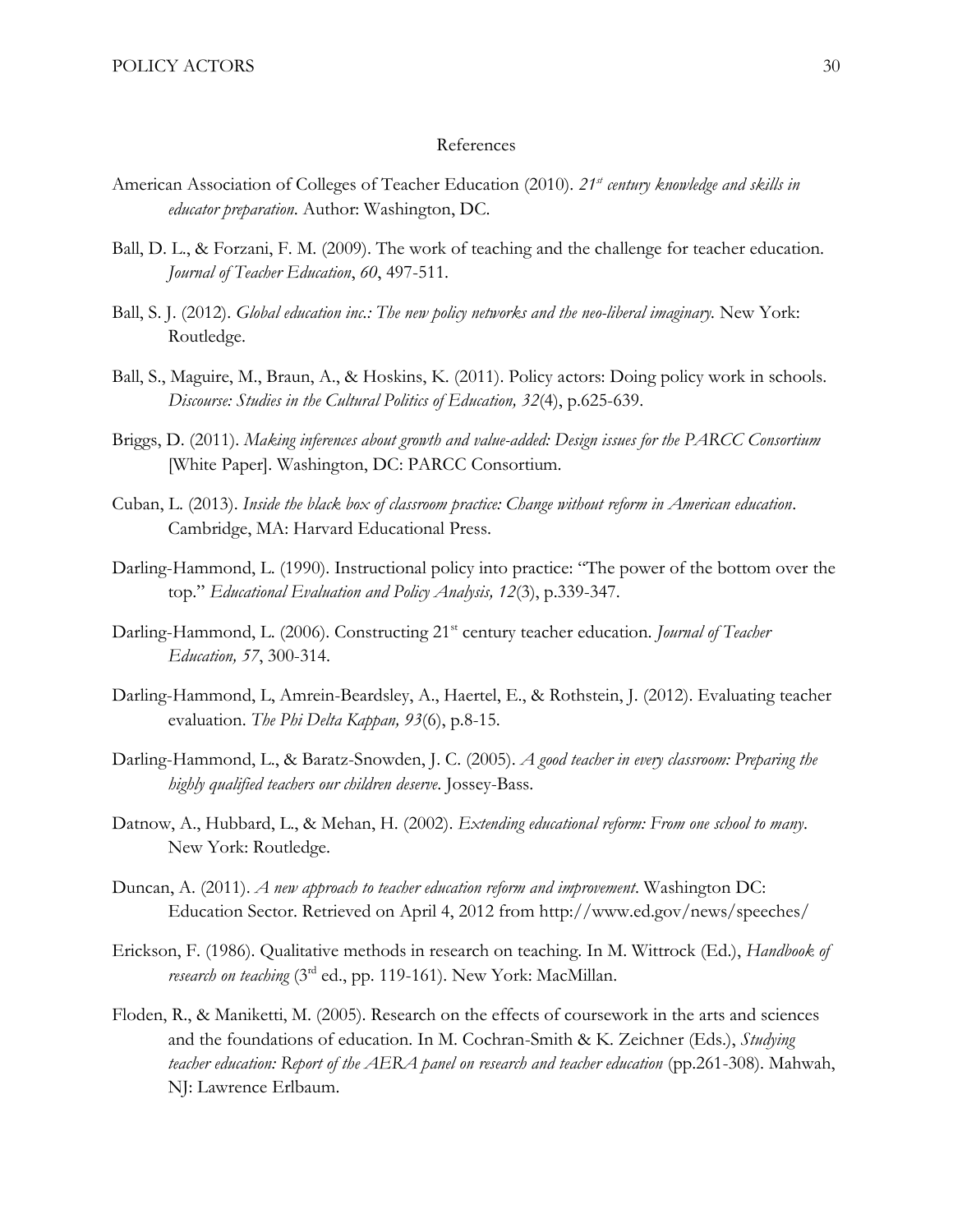- Grossman, P., Compton, C., Igra, D., Ronfeldt, M., Shahan, E., & Williamson, P. (2009). Teaching practice: A cross-professional perspective. *Teachers College Record*, *111*, 2055-2100.
- Hakuta, K. (2011). Educating language minority students and affirming their equal rights: Research and practical perspectives. *Educational Researcher, 40*, 163-174.
- Heineke, A. J., & Cameron, Q. (2011). Closing the classroom door and the achievement gap: Teach for America alumni teachers' appropriation of Arizona language policy. *Education and Urban Society, 45* (4), 483-505.
- Heineke, A. J., & Cameron, Q. (2013). Teacher preparation and language policy appropriation: A qualitative investigation of Teach for America teachers in Arizona. *Education Policy Analysis Archives, 21*(10). Accessible online at: <http://epaa.asu.edu/ojs/article/view/1171>
- Hess, D., & McAvoy, P. (2014). *The political classroom: Evidence and ethics in democratic education*. New York: Routledge.
- Hodkinson, P., & Hodkinson, H. (2001). *The strengths and limitations of case study research*. Paper presented to the Learning and Skills Development Agency conference, Cambridge.
- Honig, M. I. (2006). Complexity and policy implementation: Challenges and opportunities for the field. In M. I. Honig (Ed.), *New directions in education policy implementation: Confronting complexity* (pp. 1-24). Albany, NY: State of New York Press.
- Hornberger, N. H., & Johnson, D. C. (2007). Slicing the onion ethnographically: Layers and spaces in multilingual language education policy and practice. *TESOL Quarterly, 41*, 509-532.
- Johnson, D. C., & Freeman, R. (2010). Appropriating language policy on the local level: Working the spaces for bilingual education. In K. Menken & O. García (Eds.), *Negotiating language policies in schools: Educators as policymaker*s (pp. 13-31). New York: Routledge.
- Karp, S. (2012). CPS to expand International Baccalaureate program. *Catalyst Chicago*.
- Labaree, D. (2010). Teach for America and teacher ed: Heads they win, tails we lose. *Journal of Teacher Education, 61,* 48-55.
- Levinson, B. A. U., & Sutton, M. (2001). Introduction: Policy as/in practice A sociocultural approach to the study of educational policy. In M. Sutton (Ed.), *Policy as practice: Toward a comparative sociocultural analysis of educational policy*. (pp. 1-22) Westport, CT: Ablex.
- McCarty, T. (2011). *Ethnography and language policy*. New York: Routledge.
- Mehta, J. (2013). *The allure of order: High hopes, dashed expectations and the troubled quest to remake American schooling*. New York: Oxford University Press.
- Menken, K. (2008). *English learners left behind: Standardized testing as language policy*. Tonawanda, NY: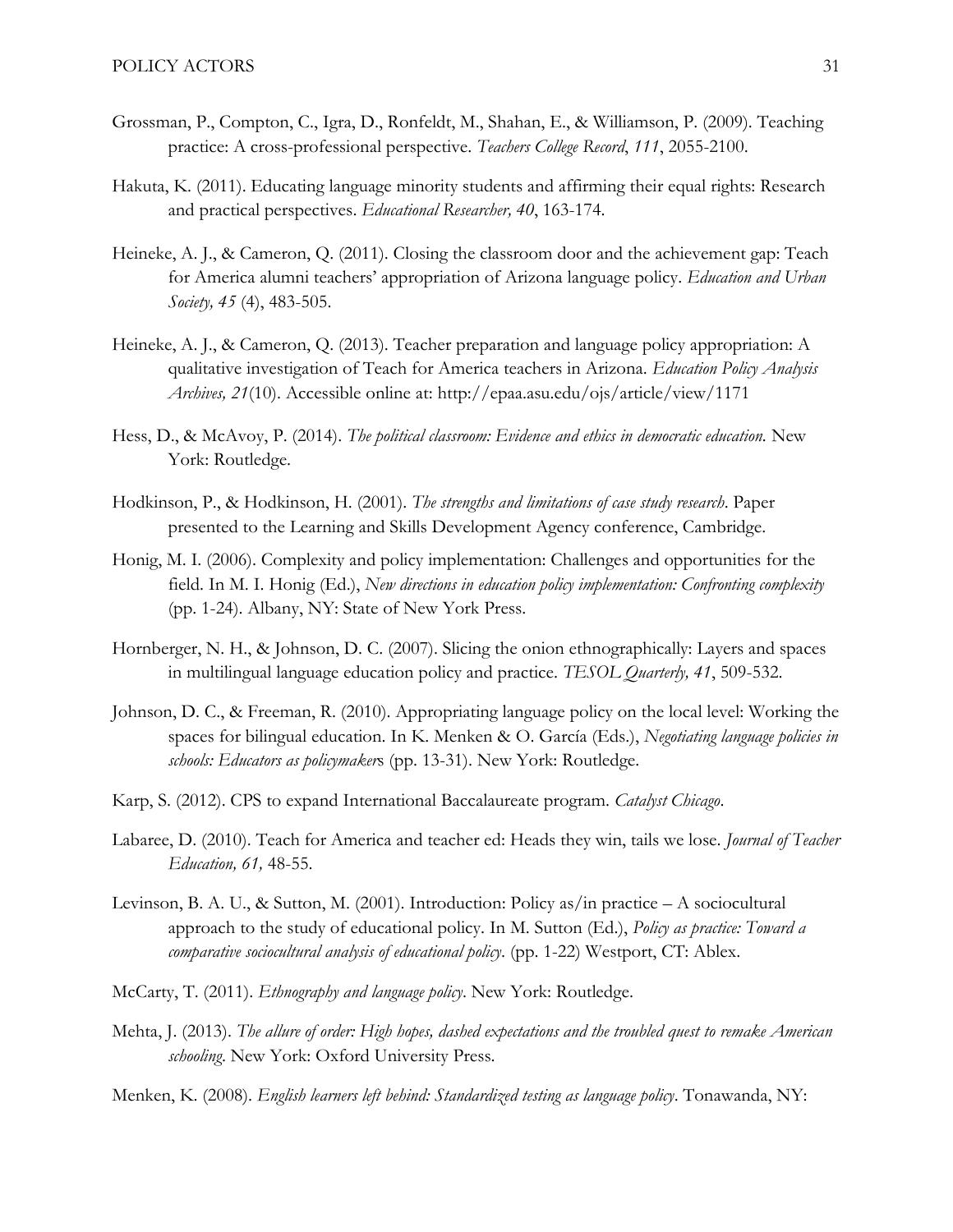#### Multilingual Matters.

- Menken, K., & García, O. (2010). Introduction. In K. Menken & O. García (Eds.), *Negotiating language policies in schools: Educators as policymaker*s (pp. 1-10). New York: Routledge.
- Michigan Coalition for High Student Standards. (2013). *Common myths.* Retrieved from: http://www.commoncoremichigan.org/about-common-core/common-myths/
- National Council for Accreditation of Teacher Education. (2010). *Transforming teacher education through clinical practice: A national strategy to prepare effective teachers. Report of the Blue Ribbon Panel on Clinical Preparation and Partnerships for Improved Student Learning.* Author: Washington, DC.
- National Council on Teacher Quality. (2013). *Teacher Prep Review: A Review of the Nation's Teacher Preparation Programs.* Washington, DC: Author.
- Ricento, T. K., & Hornberger, N. H. (1996). Unpeeling the onion: Language planning and policy and the ELT professional. *TESOL Quarterly*, *30*, 401-427.
- Rogoff, B. (1995). Observing sociocultural activity on three planes: Participatory appropriation, guided participation, and apprenticeship. In P. M. J. Goodnow & F. Kessel (Eds.), *Sociocultural studies of mind* (pp.139-164). Cambridge: Cambridge University Press.
- Rogoff, B. (2003*). The cultural nature of human development*. New York: Oxford University Press.
- Ryan, A. M. (2006). The role of social foundations in preparing teachers for culturally relevant practice. *Multicultural Education 13* (3), 10-13*.*
- Ryan, A. M., Ensminger, D., Heineke, A. J., Kennedy, A., Prasse, D., & Smetana, L. (2014). Teaching, learning, and leading with schools and communities: One urban university reenvisions teacher preparation for the next generation. *Issues in Teacher Education. 22* (2), 139- 153.
- Ryan, A. M., Heineke, A. J., & Steindam, C. E. (2014). Preparing globally minded teachers through the incorporation of the International Baccalaureate. *Journal of Education 194* (3), 39-51.
- Stritikus, T. (2002). *Immigrant children and the politics of English only*. New York: LFB Scholarly Publishing.
- Varghese, M. M., & Stritikus, T. (2005). "Nadie me dijó (Nobody told me)" Language policy negotiation and implications for teacher education. *Journal of Teacher Education*, 56, 73-87.
- Varghese, M. M. (2008). Using cultural models to unravel how bilingual teachers enact language policies. *Language and Education,* 22*,* 289-306*.*
- Vygotsky, L. S. (1978). *Mind in society: The development of higher psychological processes.* Cambridge, MA: Harvard University Press.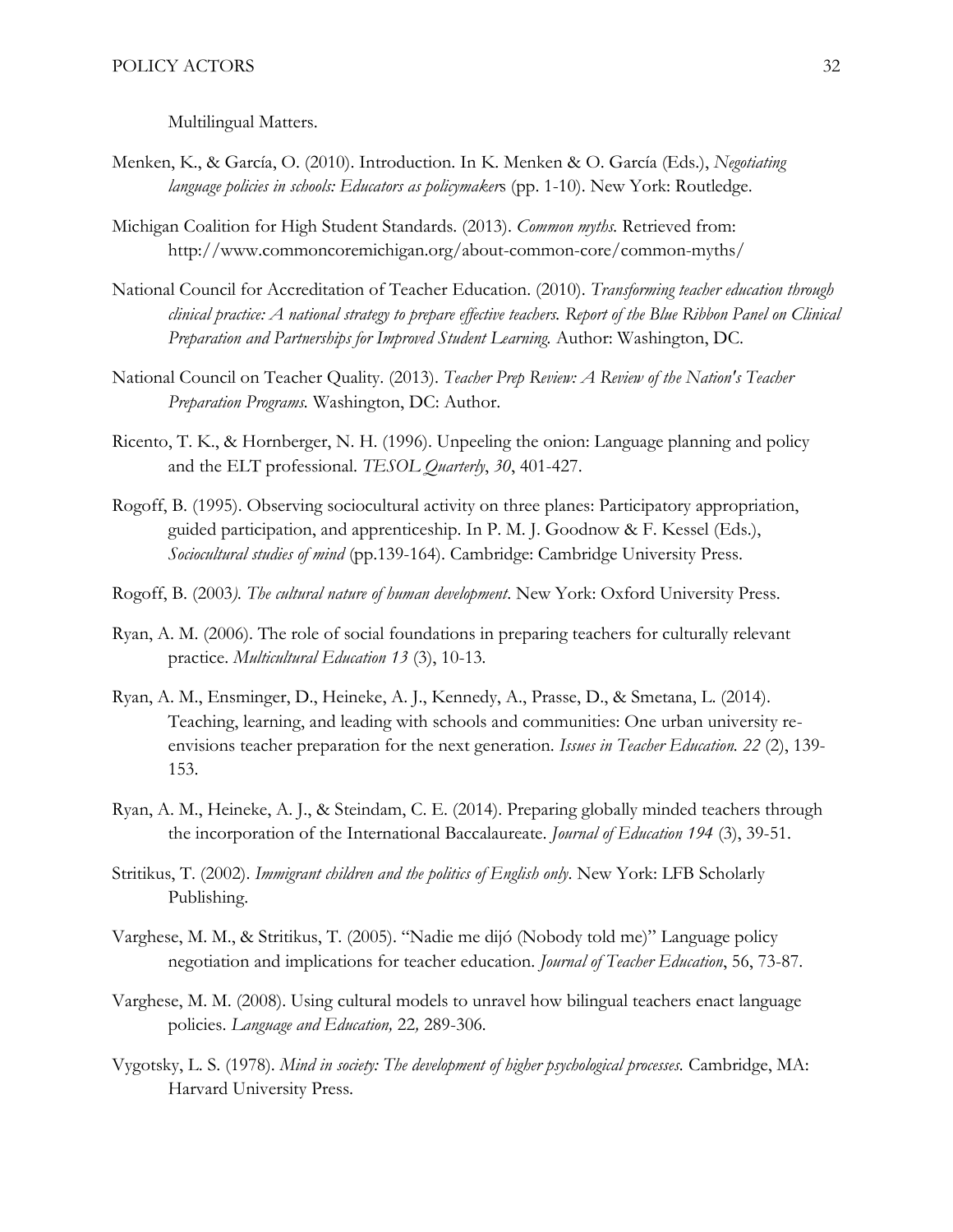- Wideen, M. F., & Grimmett, P. (Eds.). (2013). *Changing times in teacher education: Restructuring or reconceptualising?* New York: Routledge.
- Wiggins, G., & McTighe, J. (2005). *Understanding by design* (2nd ed.). Washington, DC: Association of Supervision and Curriculum Development.
- Yin, R. K. (2009). *Case study research: Design and methods*. London: Sage.
- Zeichner, K. (2006). Studying teacher education programs. In R. Serlin & C. Conrad (Eds.), *Handbook for research in education* (pp. 80-94). Thousand Oaks, CA: Sage.
- Zeichner, K. (2010). Rethinking the connections between campus courses and field experiences in college- and university-based teacher education. *Journal of Teacher Education, 61*, 81-99.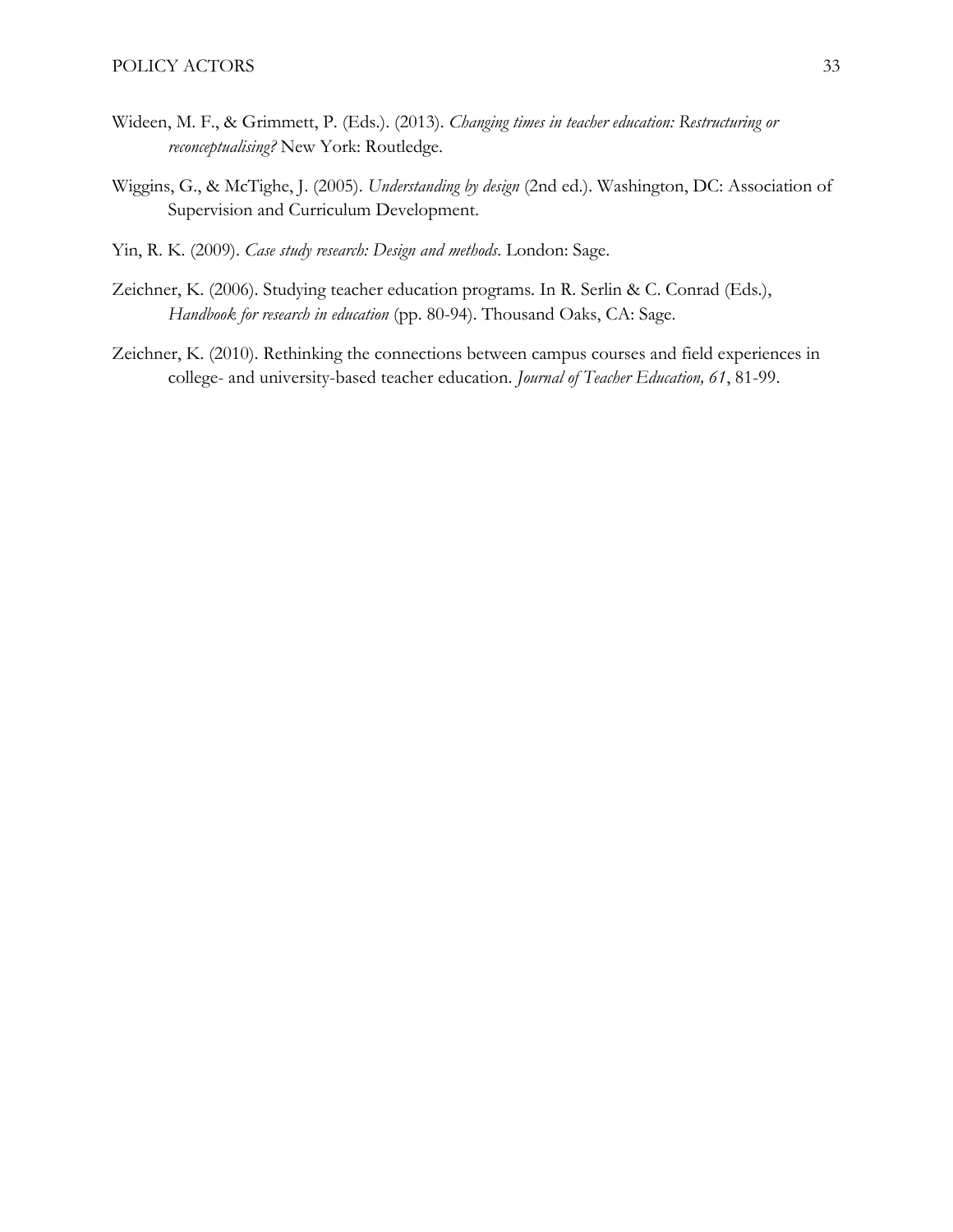Table 1: *Policy Module Curriculum* 

| Enduring<br>Understandings | 1. Enact principles of social justice in school and community by promoting human<br>rights, reducing inequalities, and increasing empowerment of society's most<br>vulnerable groups.<br>Apply knowledge of policy and local, state, national, and international<br>2.<br>educational contexts to advocate with and for students and families.<br>Maintain and utilize global perspectives and international mindedness when<br>3.<br>engaging in teaching, learning, and leading, including awareness and application<br>of the social, cultural, inter-cultural and linguistic facets of student achievement.                                                                                                                                                                                                                                                                                                        |
|----------------------------|------------------------------------------------------------------------------------------------------------------------------------------------------------------------------------------------------------------------------------------------------------------------------------------------------------------------------------------------------------------------------------------------------------------------------------------------------------------------------------------------------------------------------------------------------------------------------------------------------------------------------------------------------------------------------------------------------------------------------------------------------------------------------------------------------------------------------------------------------------------------------------------------------------------------|
| Essential<br>Questions     | 1. What are the critical issues and policies in historical American education?<br>What are the critical issues and policies in contemporary American education?<br>2.<br>3. How are local actors impacted by local, national, and international forces?<br>4. How do broader societal issues connect with educational issues?<br>5.<br>What is the role of the teacher in the broader realm of educational policy?                                                                                                                                                                                                                                                                                                                                                                                                                                                                                                     |
| <b>Outcomes</b>            | Articulate core principles of social justice.<br>1.<br>Recognize sociohistorical/sociocultural contexts of schools and communities.<br>2.<br>Explain current/historical role of municipalities in public and private education.<br>3.<br>Explain current/historical role of state agencies in public and private education.<br>4.<br>Explain current/historical role of federal government in public and private<br>5.<br>education.<br>6. Explain the current and historical role of unions in public education.<br>7. Describe how landmark court cases and key federal and state school legislation<br>and policy have influenced teaching and learning over time.<br>8. Acknowledge teachers' leadership roles in local, national, and international<br>educational communities.<br>9. Analyze policy and evaluate implications for students, classroom practice, school<br>organization, and resource allocation. |
| Module<br>Assessment       | Policy Study: Candidates (a) examine an educational policy's historical and<br>contemporary impact on education and how it affects their school site, (b) analyze<br>various local, national, and international layers, (c) identify and reflect upon social<br>justice issues, and (d) identify the role of the teacher in advocacy for students.                                                                                                                                                                                                                                                                                                                                                                                                                                                                                                                                                                     |
| Sequence<br>Assessment     | The teacher study asks candidates to use module experiences to demonstrate<br>connections between macro- and micro-layers of education. Candidates will bring<br>together broad findings from module learning to explore the central role of the<br>teacher in educational decision-making.                                                                                                                                                                                                                                                                                                                                                                                                                                                                                                                                                                                                                            |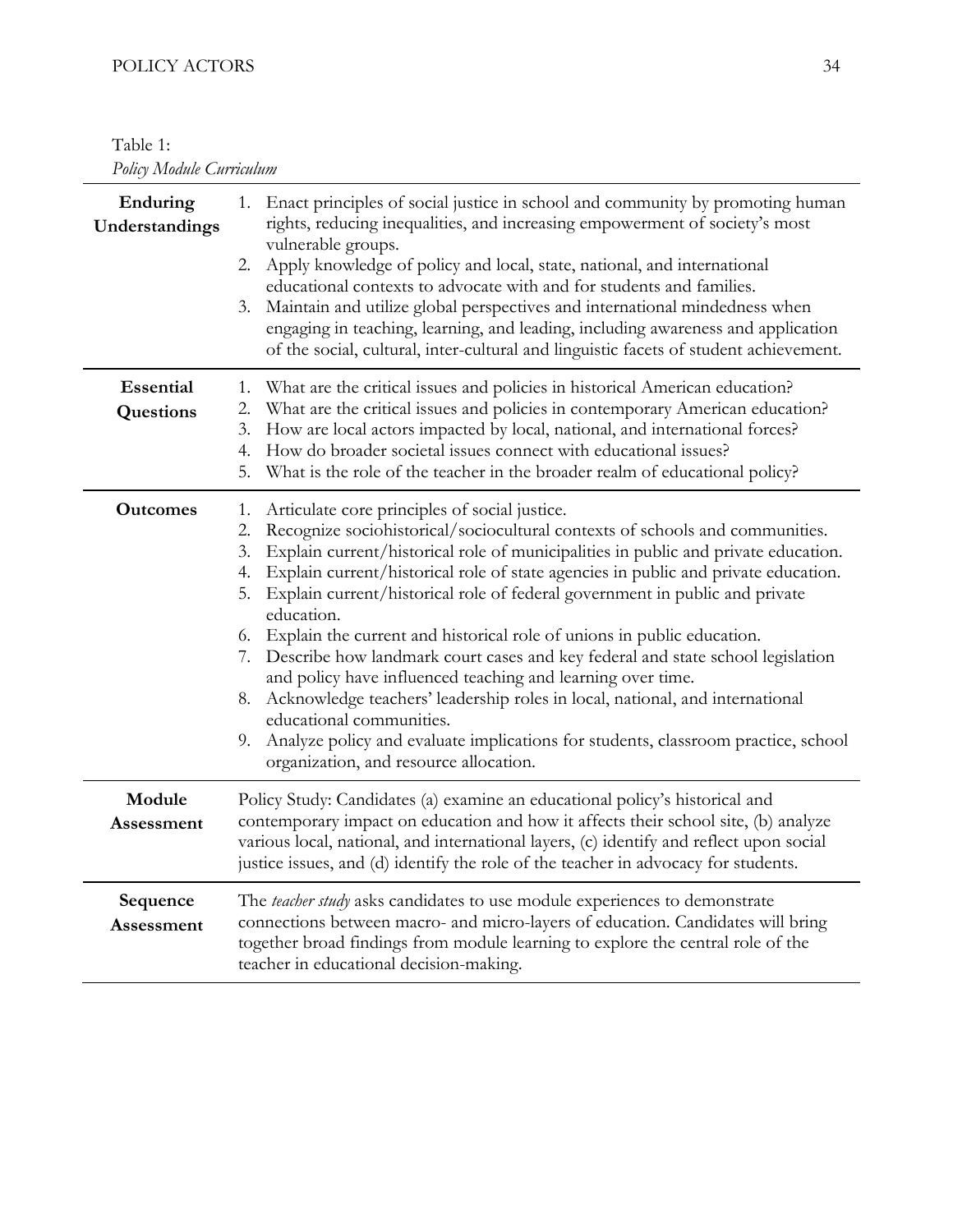Table 2:

*School-based Contexts for Teacher Learning*

| School                 | Category | Grade<br>Range | $#$ of<br><b>Students</b> | $\frac{0}{0}$<br>Minority | $%$ ELL          | % Special<br>Education | $%$ Low<br>Income |
|------------------------|----------|----------------|---------------------------|---------------------------|------------------|------------------------|-------------------|
| Fenton<br>Elementary   | Public   | $PK-3$         | 570                       | 92                        | 61               | 14                     | 93.5              |
| Price<br>International | Public   | $PK-8$         | 994                       | 80                        | 20               | 9                      | 72.2              |
| Nagle High<br>School   | Public   | $9-12$         | 1128                      | 91                        | 13               | 18                     | 88                |
| St. Bruno's<br>School* | Catholic | PK-12          | 960                       | 33                        | not<br>available | not<br>available       | not<br>available  |

\*Note: As a private school, St. Bruno's does not have to make its demographic data public.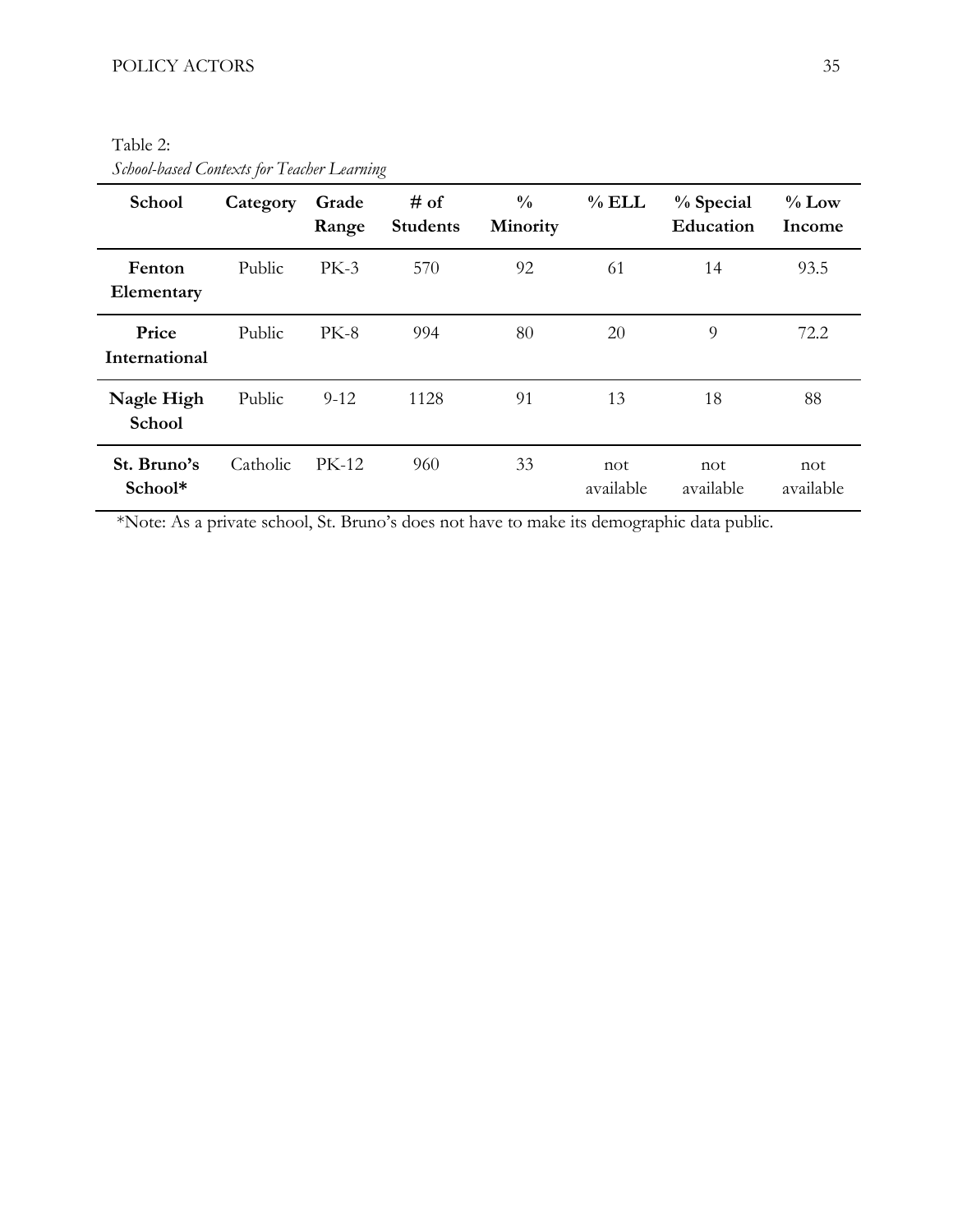# Table 3: *Teacher Candidate Cases*

| Name            | <b>School Site</b> | Major                             | Background*              |
|-----------------|--------------------|-----------------------------------|--------------------------|
| Andrew          | Fenton ES          | History & Secondary Education     | White; Russian bilingual |
| Miriam          | Fenton ES          | <b>Elementary Education</b>       | Muslim; Arabic bilingual |
| Sandra          | Nagle HS           | English & Secondary Education     | Latina                   |
| Alison          | Nagle HS           | Early Childhood Special Education | White                    |
| Michael         | St. Bruno          | Math & Secondary Education        | White                    |
| <b>Jennifer</b> | St. Bruno          | Special Education                 | White                    |
| Mark            | Price ES           | History & Secondary Education     | White                    |
| Leigh           | Price ES           | Special Education                 | Malaysian                |

\*Drawn primarily from self-reported data in assignments